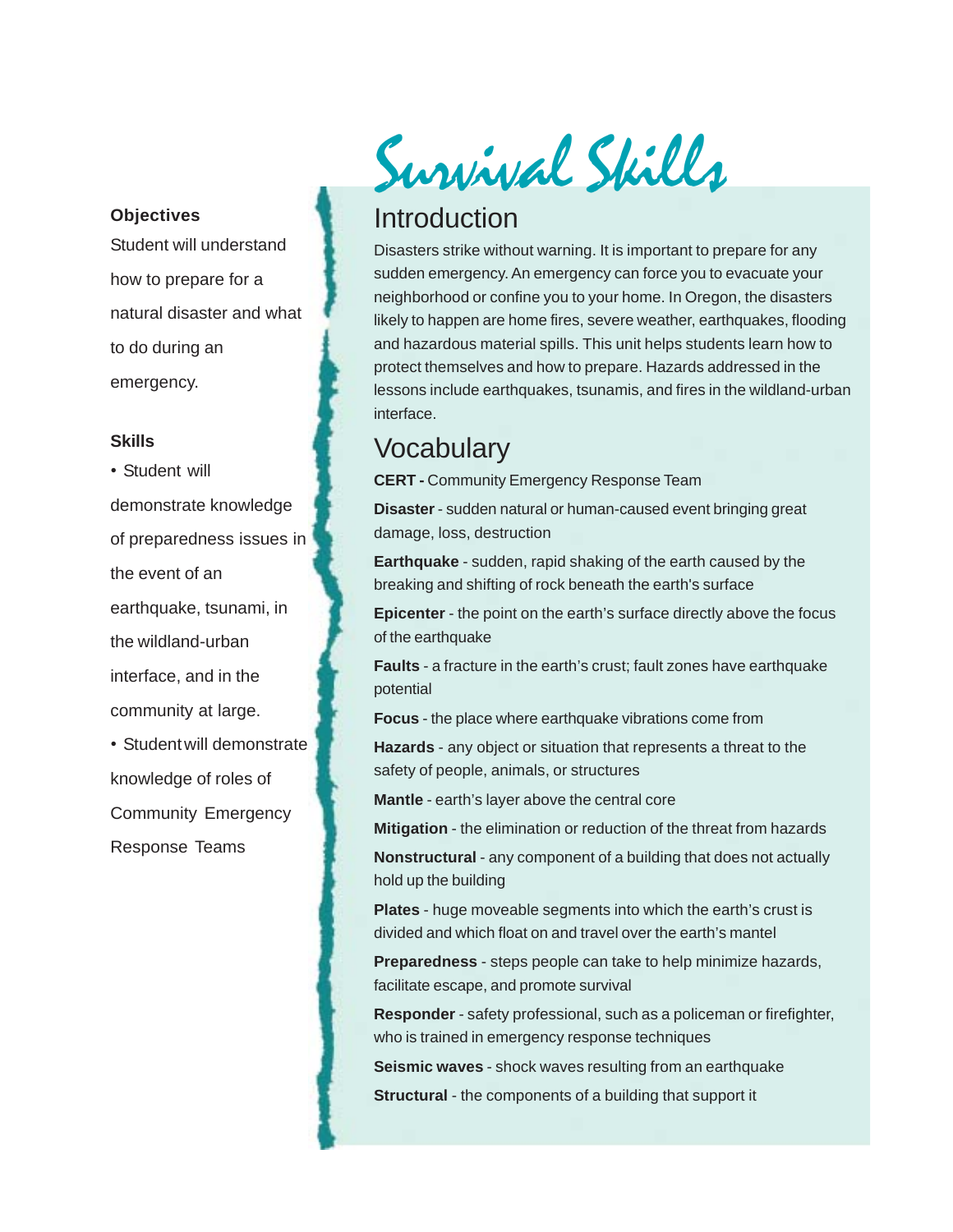

#### **Materials provided:**

- *Westhome Siren* special earthquake issue (30 copies)
- *• Oregon Fault Zones* work sheet
- *• Experiment Design Work Sheet*
- *• Mercalli Scale* handout
- *Disaster Supplies Kit* checklist (optional\*)



#### **Teacher preparation:**

- Prepare copies of the *Oregon Fault Zones* work sheet and the *Mercalli Scale* handout
- Assemble supplies for experiments - gravel, small table, sheets of paper, toy building blocks

**\*Note:** Students should have prepared a disaster kit in fifth grade. You may need to review the *Disaster Supplies Kit* list, or if your students did not prepare a disaster kit, you may want to spend additional class time on this topic.

## **an experiment activity**

## Teacher-led discussion

- Ask students why we should know about earthquakes and have an emergency plan for them. Accept various answers. This might elicit student experiences from being in earthquakes and provide a good introduction to the next item.
- Divide class into 6 groups. Distribute *Westhome Siren* special earthquake issue. Assign one article from the newsletter to each group.
- Groups will read and discuss their article.
- Groups will elect a "reporter" who will summarize what the group learned from the article. Point to be made—earthquakes happen globally and throughout history. Being prepared for any time and place increases your chances of survival.
- Ask students to share what they remember about procedures for school emergency earthquake plans. Review general survival guidelines for earthquakes (see *Teacher Notes*).

## Oregon's fault zone activity

- Review basic earthquake vocabulary: mantle, plates, earthquake, fault, focus, epicenter.
- Then distribute *Oregon Fault Zones* work sheet.
- Students will manipulate their paper to illustrate the movement of the Pacific and Continental plates. (see *Teacher Notes*)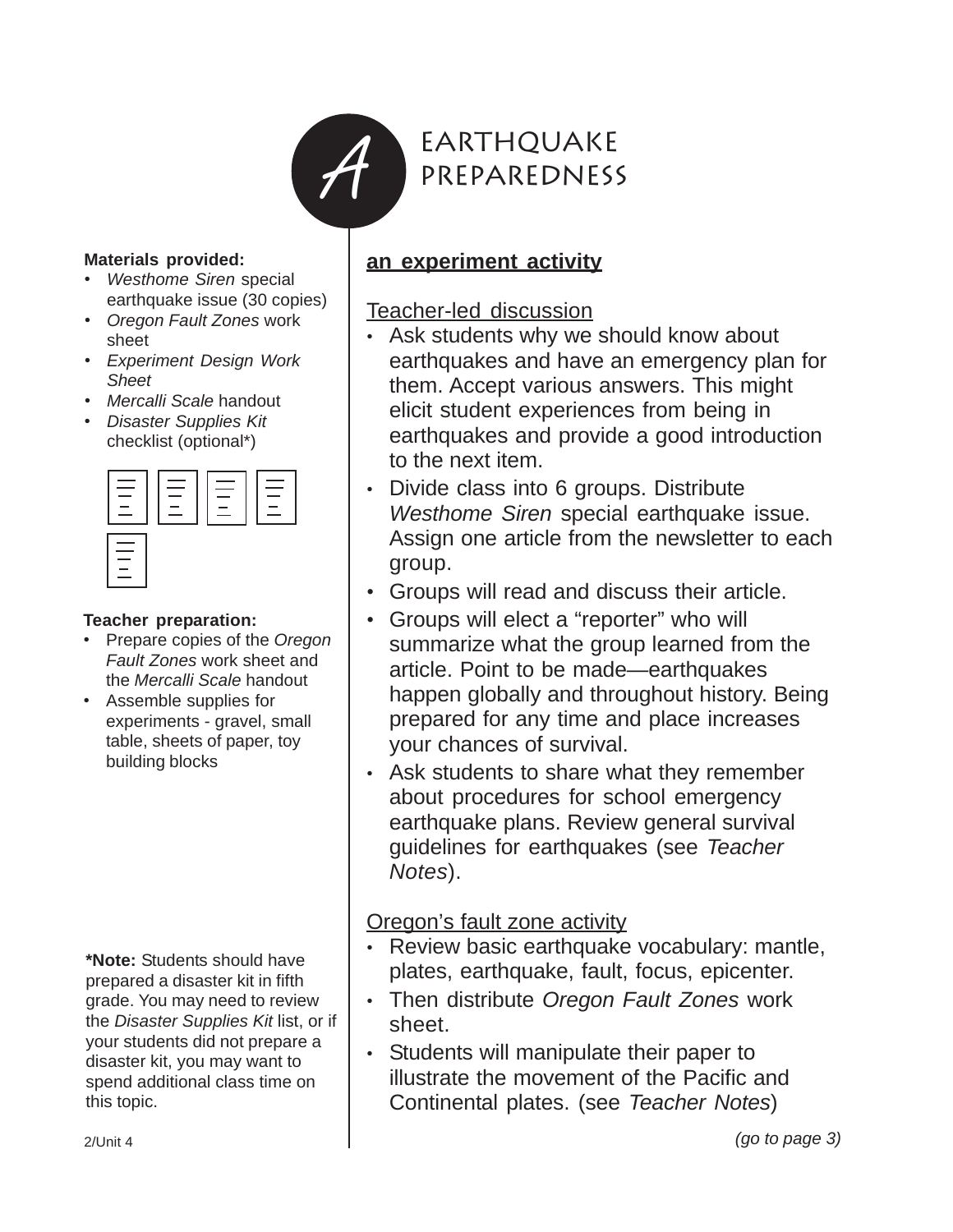- The wrinkles on their papers illustrate Oregon's basic fault zones.
- Ask students to describe the general direction of the Oregon fault zones (north to south and diagonally across the state). Ask what geographic locations the fault zone passes through (Portland, Brothers, Steens).

## \*Earthquake Experiment #1

(effect of soil surface)

- This experiment poses the question, "Would an earthquake do more damage to a town built on a gravel bar or on solid rock?" (see *Teacher Notes*).
- Record or discuss results of the demonstration.

## \*Earthquake Experiment #2

(effect of building design)

- This experiment poses the question, "What type of building withstands earthquakes best?" (see *Teacher Notes*, (c) shake table demo).
- Record or discuss results of the demonstration.

Concluding activity

- Distribute copies of the *Mercalli Scale* handout.
- In small groups, have students select one earthquake from the accounts in the *Westhome Siren* special earthquake edition and assign a Mercalli Score to it.

**\*Note**: Earthquake experiments #1 and #2 can be performed as teacher demonstrations or small group experiments. Refer to the *Teacher Notes* for instructions.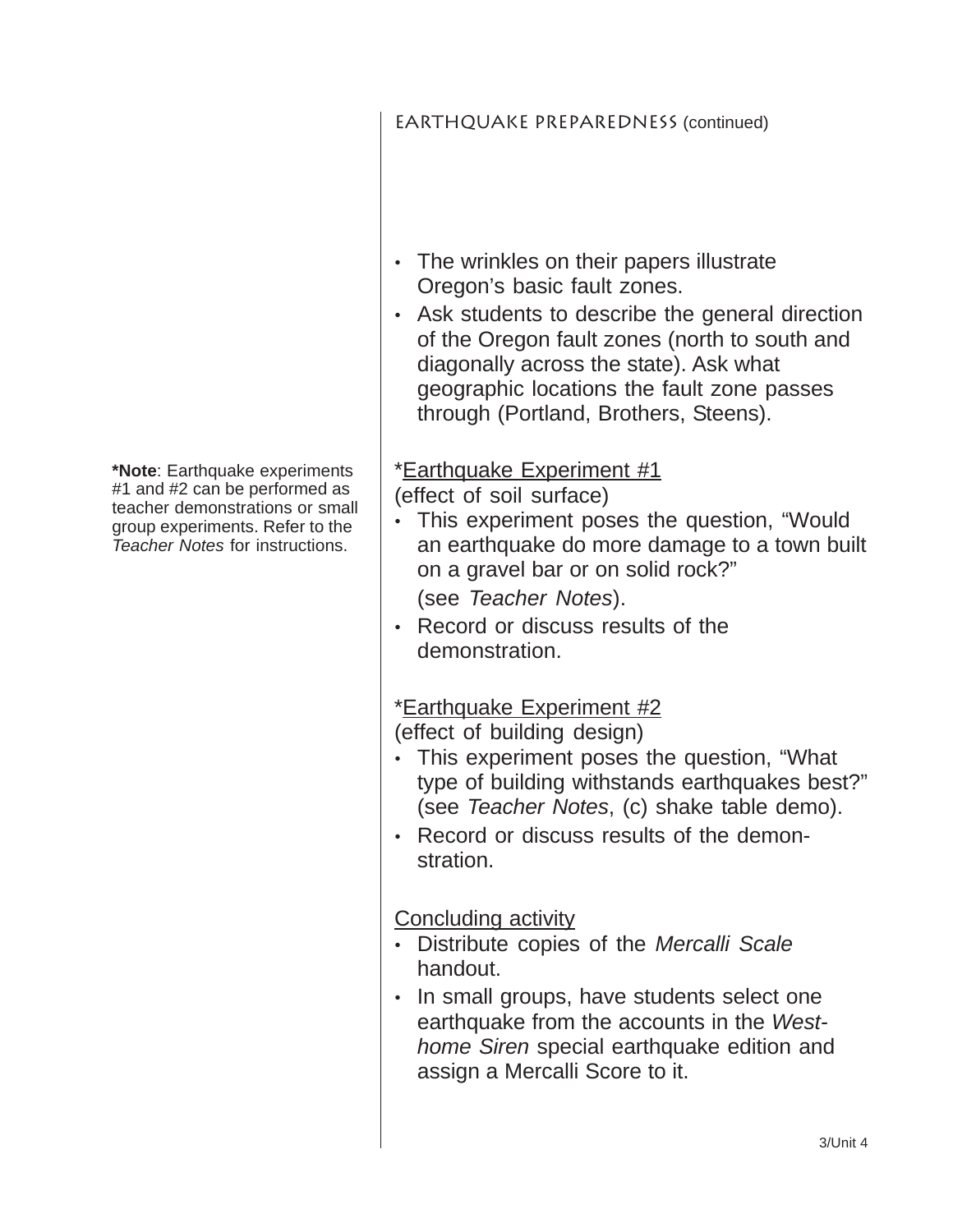

#### **Materials provided:**

• *Westhome Siren* special tsunami issue (30 copies)

| í         |
|-----------|
| ___<br>__ |
|           |

#### **Teacher preparation:**

• Download and copy enough brochures about tsunami survival for your community (list below of communities for which brochures are available).

The brochures can be downloaded from the DOGAMI Web site—

http:/sarvis.dogami.state.or.us/ earthquakes/Coastal/ Tsubrochures.htm

Communities with developed tsunami brochures:

- Bandon
- Brookings
- Charleston
- Coos Bay
- Depoe Bay
- Gearhart
- Gold Beach
- Lincoln City
- Manzanita/Nehalem
- Oceanside/Netarts
- Nestucca
- Newport
- Port Orford
- Rockaway Beach
- Salishan/Gleneden/Lincoln Beach
- Seaside
- Waldport
- **Yachats**

## **a discussion activity**

## Teacher-led discussion

Ask students why we should know about tsunamis and have an emergency plan for them.

Note: If your community is listed in the column to the left, you should consider teaching this lesson in addition to the earthquake lesson.

## *Westhome Siren* special tsunami issue activity

- Divide class into 6 groups. Distribute *Westhome Siren* special tsunami issue.
- Assign one article from the newsletter to each group.
- Groups will read and discuss their article.
- Groups will elect a "reporter" who will summarize what the group learned from the article.

## Teacher-led discussion

- Ask students to share what they remember about procedures for tsunami evacuation.
- Distribute copies of the tsunami brochure for your community and review general survival guidelines for tsunamis as shown on the tsunami brochure.
- Have students locate and mark the location of their homes on the evacuation map on the brochure. Students should take the brochure home to share with their families.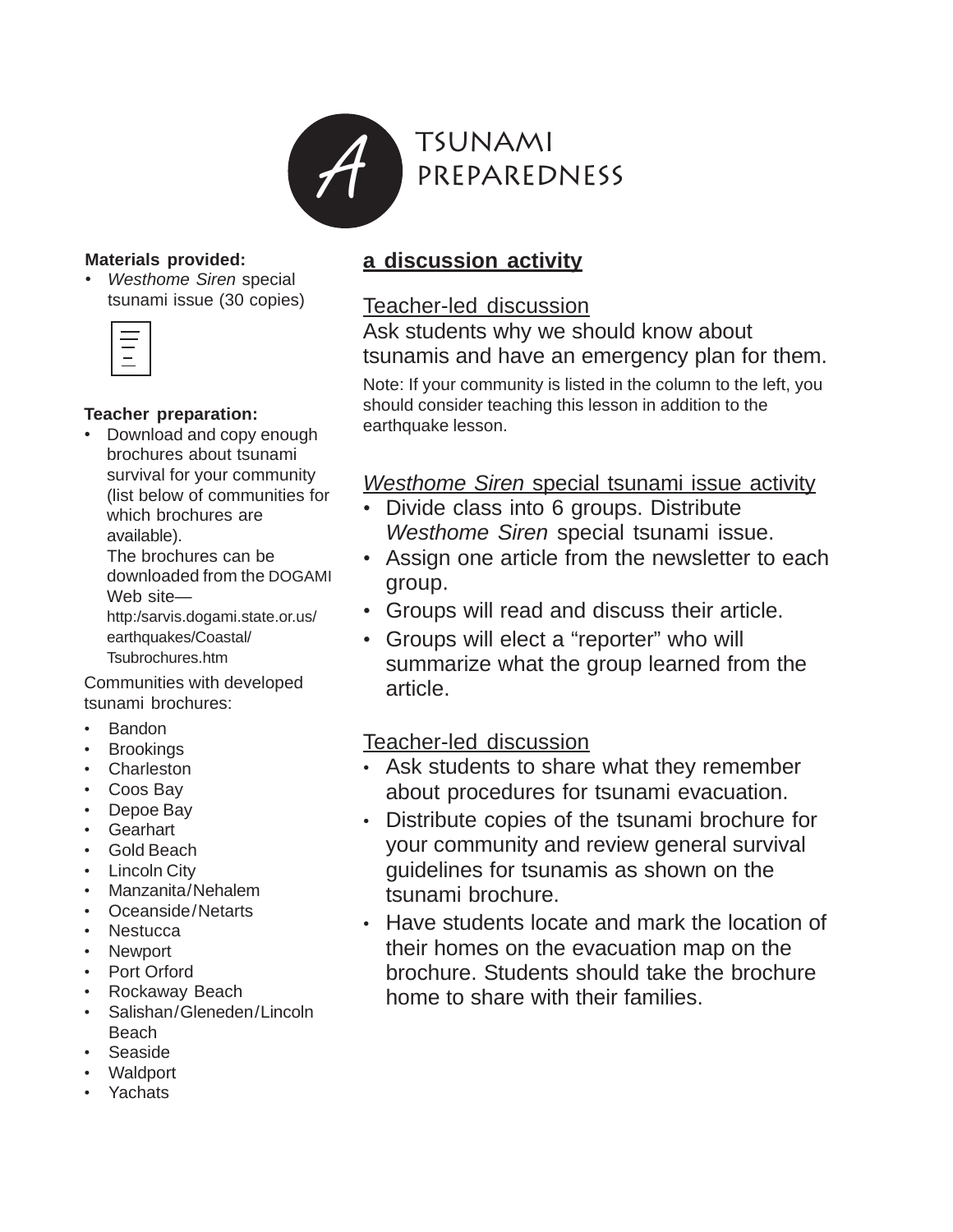

Wildland-urban **INTERFACE** 

#### **Materials provided (Option 1):**

- *Where Growth meets Growth* work sheet
- *Wildland-Urban Interface Activity* answer

| <b>Service Service</b> |   |
|------------------------|---|
| -                      | - |
| _                      |   |
|                        |   |
|                        |   |

#### **Teacher preparation:**

• Prepare copies of *Where Growth Meets Growth* work sheet

\*This lesson is provided courtesy of PBS. It is a NOVA activity. Further information about the topic of wildland/ urban interface may be found on the PBS Web site:

http://www.pbs.org/wgbh/nova/ teachers/activities

## **a survey activity (Option 1)**

One of the issues surrounding wildland fires involves areas where uncontrolled urban growth meets uncontrolled vegetative growth. People who live in these areas should take extra precautions to limit the effects of any nearby wildland fire that might occur. Review with students some of the types of ecosystems that could be subject to wildland fire under these circumstances. (see *Teacher Notes*)

Fire Marshal survey activity\*

- Students will assume the role of Fire Marshal for a house in the wildland-urban interface that requires a safety evaluation.
- Organize students into teams and distribute a copy of the *Where Growth Meets Growth* work sheet.
- Have students identify, number, and provide reasons for areas of increased risk they think should be changed.
- Have students consider changes that may mean adding or taking something away from the property that is not currently featured in the illustration.
- When teams are finished, compile everyone's results on the chalkboard, categorize the measures, and review them.
- What are the benefits of these changes?
- Which changes would students make first and why?

 *(go to page 6)*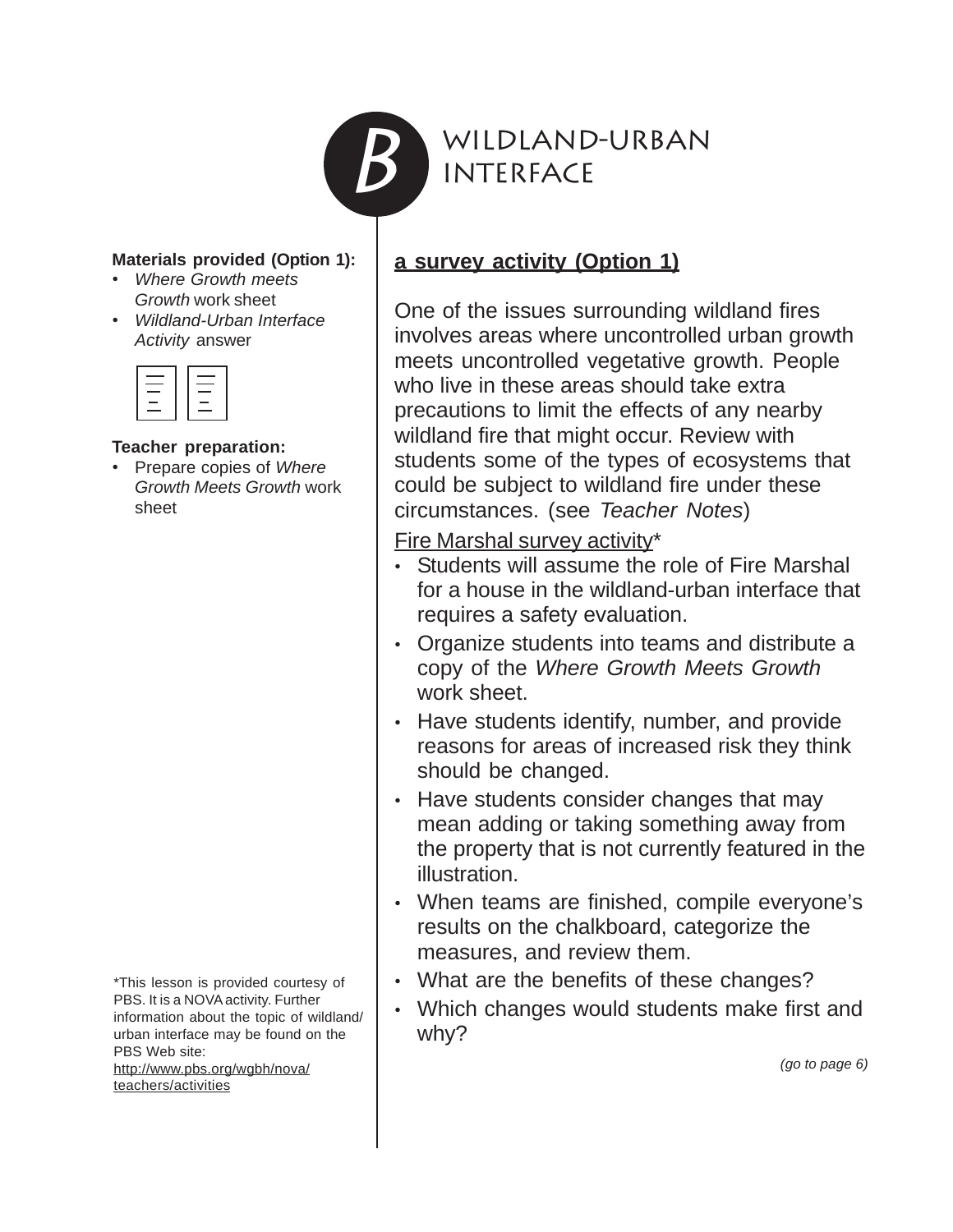## **WILDLAND-URBAN INTERFACE (continued)**

#### **Materials provided (Option 2):**

• *I'm Concerned About Wildfire* video clip (six slides shown) (Note: Slides on video are displayed for 30 seconds each. You may wish to stop the tape during the class discussion. Slides on the DVD are advanced by the teacher when ready to do so.)



#### **Teacher preparation (Option 2):**

• Preview *I'm Concerned About Wildfire* movie slides

## **a media analysis activity (Option 2)**

The six slides in this series were created to be used as PSAs in movie theaters. The slides' messages target arson, campfires, off-road vehicles, fire restrictions and wildland-urban interface. (Note: "OHV" stands for off-highway vehicle).

## Teacher-led discussion

Discuss the effectiveness of the message. Raise questions such as:

- 1) What message is conveyed by this slide?
- 2) Is the message delivered positively or negatively?
- 3) With only one brief opportunity to present a message, is the message selected the best one to use for the topic?
- 4) Do the combined image and text of the message present a positive behavior?
- 5) Is the image appropriate to the message, or could a more effective image have been selected?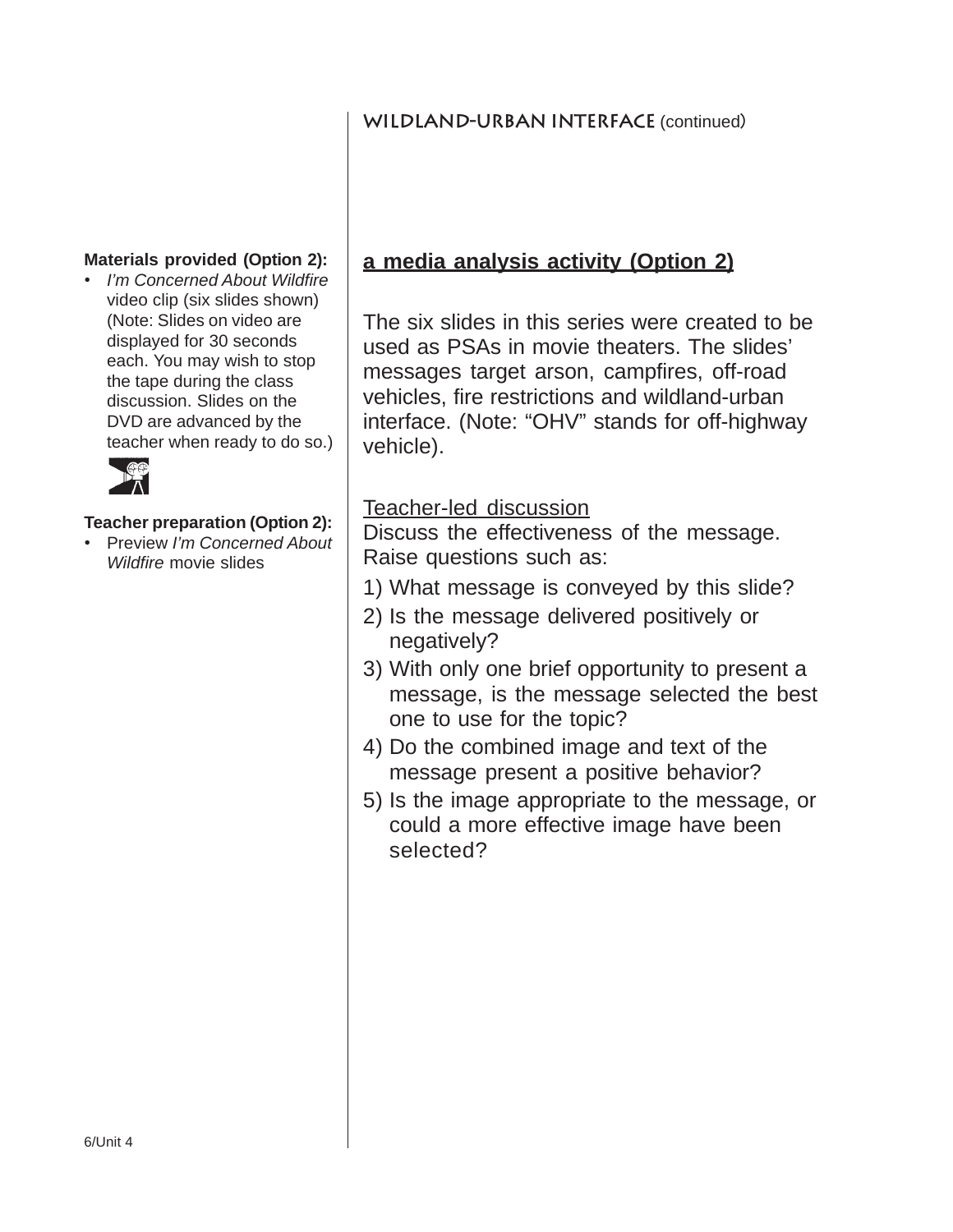

#### **Materials provided:**

- *CERT Teams* video clip
- *Disaster Scenario Work Sheet*
- *Disaster Role Information Panels* (in white box)
- *Disaster Scenario Cards* (in white box)



#### **Teacher preparation:**

- Review video clip prior to class
- Review *Disaster Role Information Panels,* and *Disaster Scenario Cards*
- Copy work sheets for group activity

## **a problem solving activity**

- View *CERT Teams* video clip. (see *Teacher Notes*)
- Divide the class into groups. Give each group a set of information panels about CERT and professional responder roles in various emergency scenarios.
- Give each group a disaster scenario from the *Disaster Scenario Cards*.

(You may wish to pull disaster scenarios that are inappropriate for your geographic location from the card pack prior to the lesson. As an example, a tsunami is unlikely in eastern Oregon.)

The disaster scenarios are not highly detailed. Class groups will need to imagine what effect the disaster they draw from the card pack would have in their particular community. If your class comes up with a good disaster scenario, send it to the Office of State Fire Marshal and we'll post it on our Web site for others to share.

- As a group, using the information provided on the *Disaster Role Information Panels*, they will decide:
	- 1) what actions will be taken by the CERT before professional responders arrive on the scene;
	- 2) which professional responders will respond to the disaster and what their roles will be;
	- 3) and what role the CERT members will play after the arrival of the professional responders.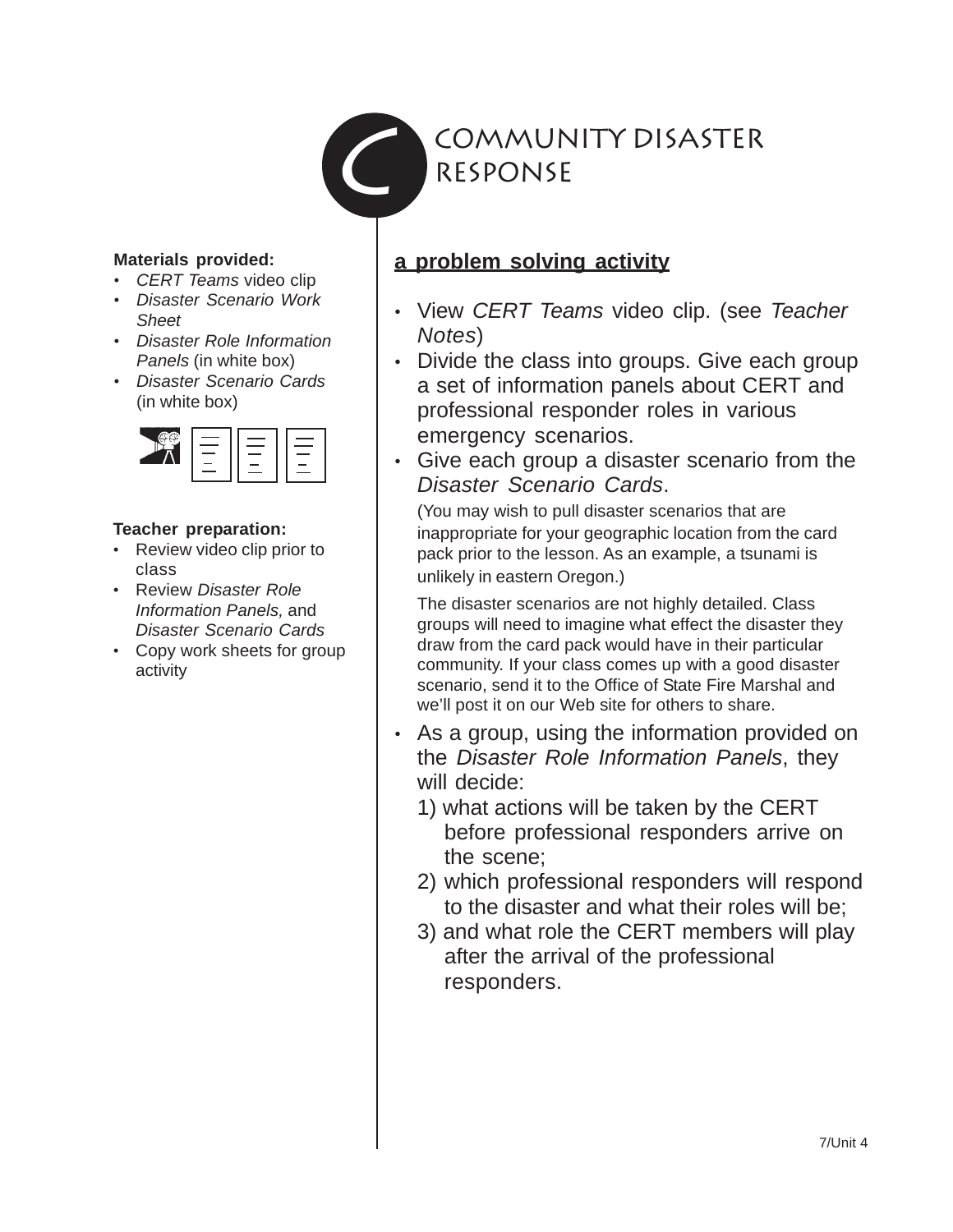

# **Disaster Preparedness**

People cope with disasters best by planning ahead. It is important for families to work together as a team. Since local officials and relief workers cannot reach everyone right away, knowing what to do is your best protection and your responsibility.

## **Steps to safety**

**Awareness** Know the kinds of disasters that are most likely to happen in your community. Identify both human-caused and natural disasters that can affect the region of the country you live in.

**Information gathering** Find out whether your community has a public warning system. Find out if your community has a Community Emergency Response Team (CERT). Be aware of National Weather Service (NWS) warnings. A NWS warning indicates that severe weather is occurring or imminent.

**Analysis** What could happen at your home, school or public place? How might people react? What could happen if your family becomes separated? What would happen to elderly or disabled persons in a disaster? What could happen to animals?

**Action plan** Have a family meeting to discuss how to prepare.

- Develop an emergency communication plan.
- Establish a meeting place in the event of family separation.
- Be familiar with escape routes.
- Post emergency numbers near the phone. You may not have time to look them up.
- Conduct a home hazard survey.

for parents and caregivers.

- Stock emergency supplies and assemble a disaster supply kit.
- Practice and maintain your plan. Be sure family members know what to do. While these are the major steps, the Red Cross, emergency management agencies and fire departments may suggest additional steps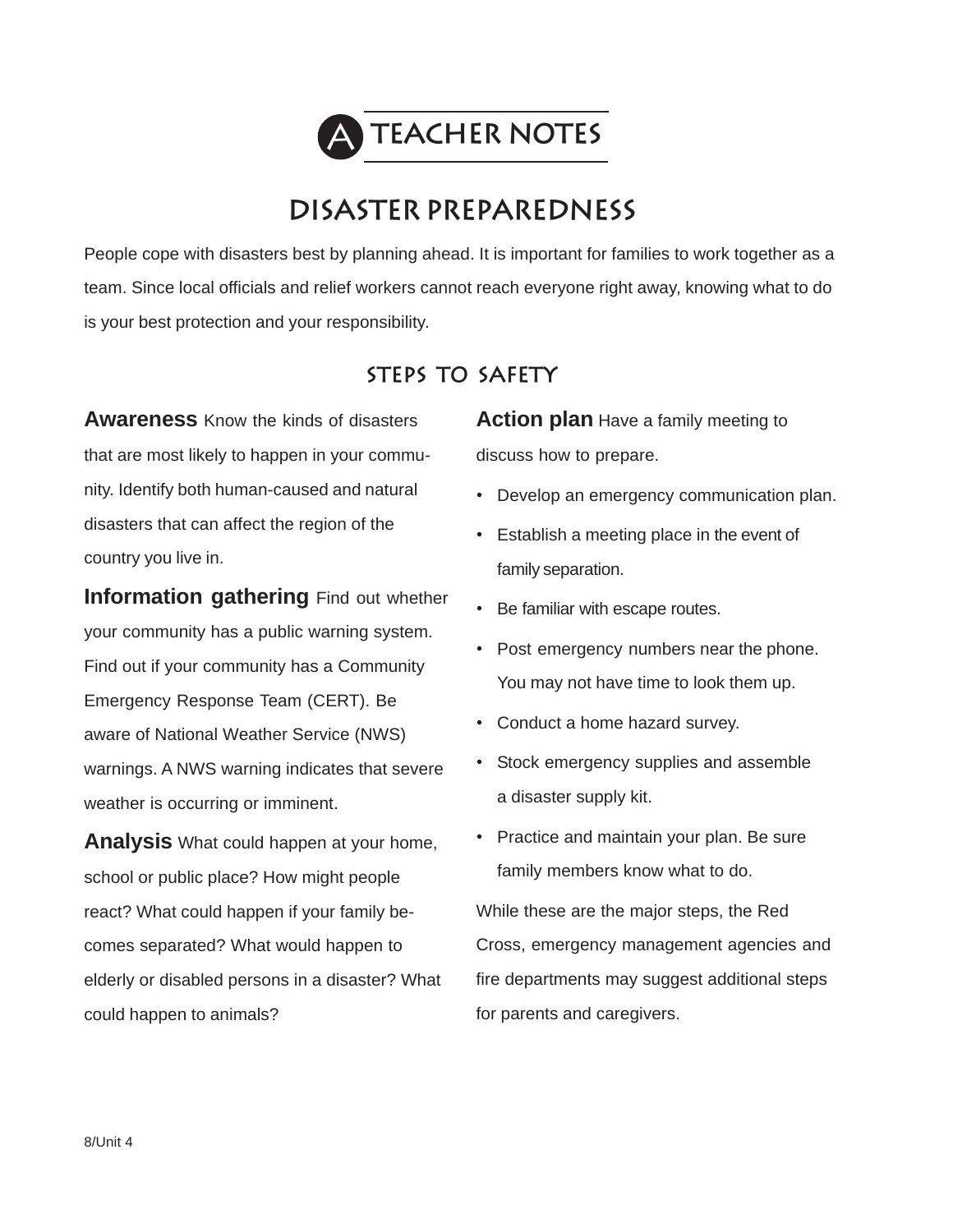

## **Earthquake Preparedness**

## Before an earthquake

- Develop a disaster plan, including information on how to communicate.
- Identify safe places at school and home under a sturdy desk or table or against an inside wall where nothing can fall on you.
- Practice *Drop, Cover and Hold-on* in each identified safe place.
- Assemble a disaster kit and get first-aid training.

#### During an earthquake

- If indoors, move away from windows, mirrors, and things that could fall on you. *Drop, Cover and Hold-on*. Stay indoors until the shaking stops.
- If outside, move to a clear spot away from buildings, trees, streetlights & power lines.

### After an earthquake

- Expect aftershocks. Each time you feel one, *Drop, Cover and Hold-on*.
- Use the phone only to report life-threatening emergencies.
- Avoid downed power lines.
- Open cabinets and closets with care.

## **Continents - on the move**

We think of the ground under our feet as solid, but it is actually quite thin. This solid layer of the earth, called the crust, floats on liquid rock. Continents are the thickest layers of the earth's crust and they move slowly but continuously around on the earth's surface. From space, the continents resemble pieces of a puzzle.

As a result of this movement, pressure builds along either side of places known as faults—places where there are fractures in the earth's crust and the sides of the fracture can slide past each other.

• The pressure finally builds to a point where the earth's crust moves suddenly. This sudden movement causes an earthquake. The focus of an earthquake is its originating point, deep within the earth. The epicenter is the part of the earth's surface directly above the focus.

• Shock waves, known as seismic waves, spread outward over the earth from the epicenter. Seismic waves traveling through the surface layers of the earth do more damage than those deep within. And the closer you are to the epicenter, the greater the damage.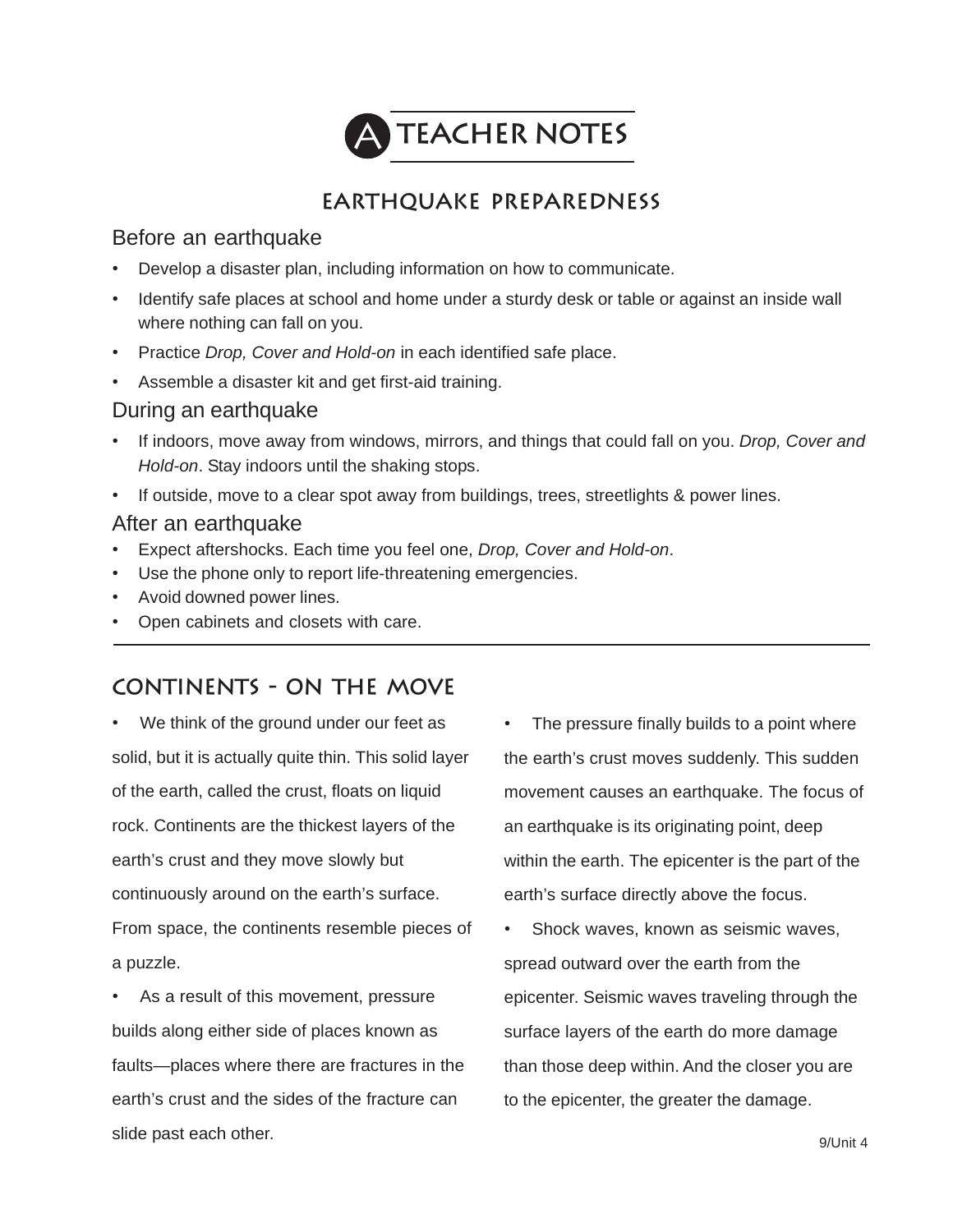

## **About this lesson**

There are three activities within the lesson: Oregon's Fault Zones, Earthquake Experiment #1, and Earthquake Experiment #2.

• Oregon's Fault Zones may be either a class activity or a teacher demonstration. The two earthquake experiments can be done as teacher demonstrations with the whole class involved in working through the *Experiment Design Work Sheet* or, students can perform the experiments in small groups.



## **oregon's fault zones**

• Use either paper copies of the *Oregon Fault Zones* work sheet (one per student, if the activity will be done as a student experiment) or a transparency of the work sheet if the activity will be done as a teacher demonstration. If your community is not printed on the map, you may wish to write it in.

• Oregon is situated over two plates, the Pacific and the Continental. The Continental Plate underlies the eastern portion of Oregon and is moving slowly southward. The Pacific Plate underlies the western portion of the state and is moving northward at a greater speed.

To demonstrate the movement of the plates and the effects of that movement, place the left hand on the left side of Oregon and the right hand on the right side, slightly above the left hand.

• Move the left hand upward (north), carrying the paper along. Move the right hand downward (south) carrying the paper along. The wrinkle lines created by these actions are in a pattern going north to south and diagonally across the state. This illustrates Oregon's basic fault zones.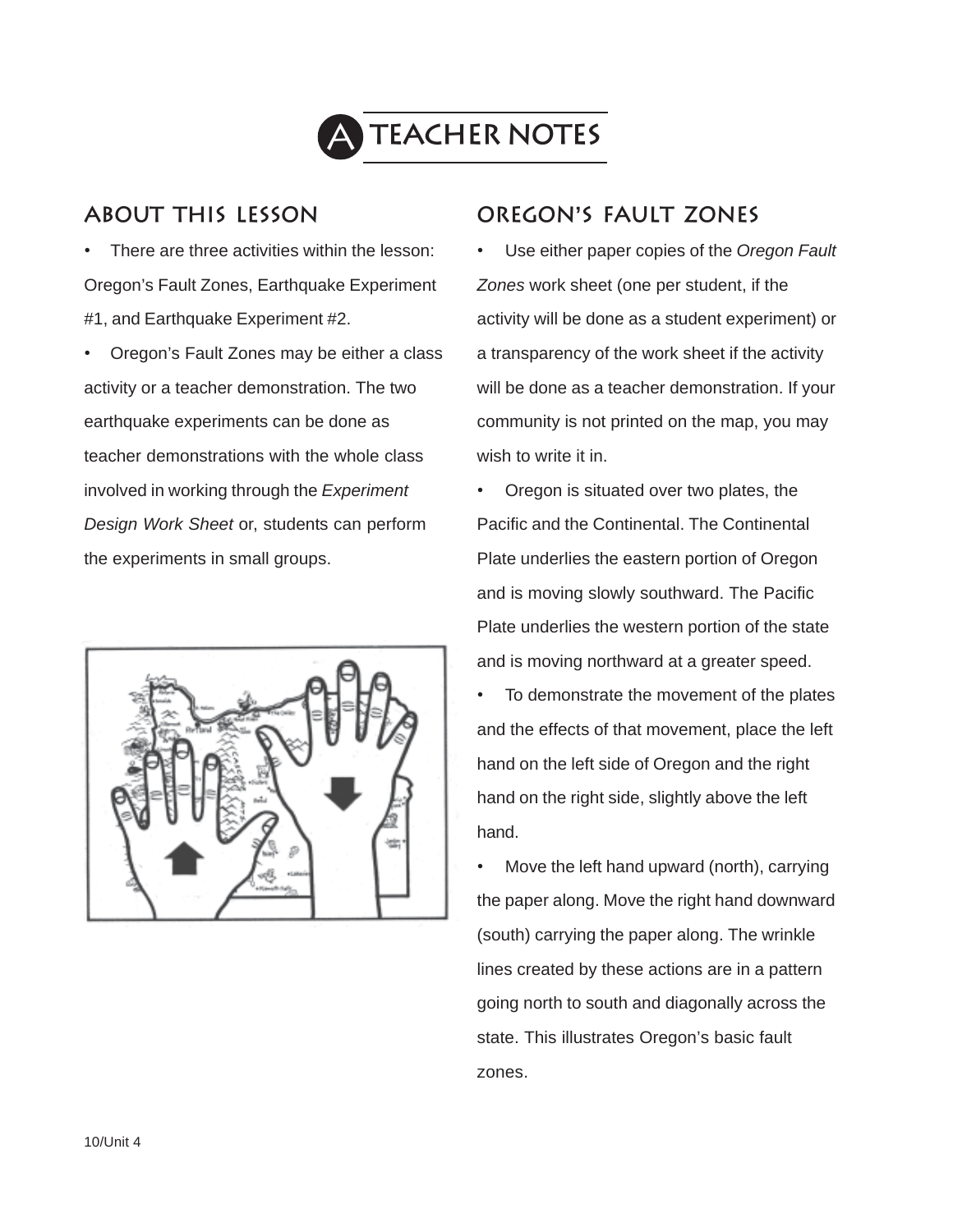

## **Earthquake Experiment #1**

(effect of soil surface)

Materials. A small table, gravel to cover a 12 x 12 inch area, and two sheets of paper. Concept. Earthquakes cause more damage to structures built on a surface such as a gravel bar than to structures built on solid rock. Determine design of experiment. As a class, using the *Experiment Design Work Sheet*, predict results of this experiment. For example, "A structure built on gravel will experience greater movement during an earthquake than a structure built on a firm surface."

Process. Spread the gravel (representing a gravel bar) on the table and place one sheet of paper on top of it. Place the second sheet of paper on the table (representing solid rock), but not on the gravel. Raise one end of the table several inches to simulate the action of an earthquake. Repeat this action several times. Conclusion. Discuss or record what happened to each sheet of paper. Which one moved the most? Would an earthquake do more damage to a town built on solid rock, or one built on a gravel bar?

## **Earthquake Experiment #2** (effect of building design)

Materials. Toy bricks and other items that can be used to simulate a variety of building desians.

Concept. Some building designs survive earthquakes better than others.

Determine design of experiment. As a class, using the *Experiment Design Work Sheet*, predict results of this experiment. For example, "A model two stories high on a gravel base will have less damage than a model four stories high on a gravel base."

Process. Design and build experimental building models (try tall, short, narrow, wide, or some other type of building) on the shake table. As before, produce a simulated earthquake. Conclusion. Discuss or record what happened to each of the experimental building models. What type of building experienced the least "earthquake" damage?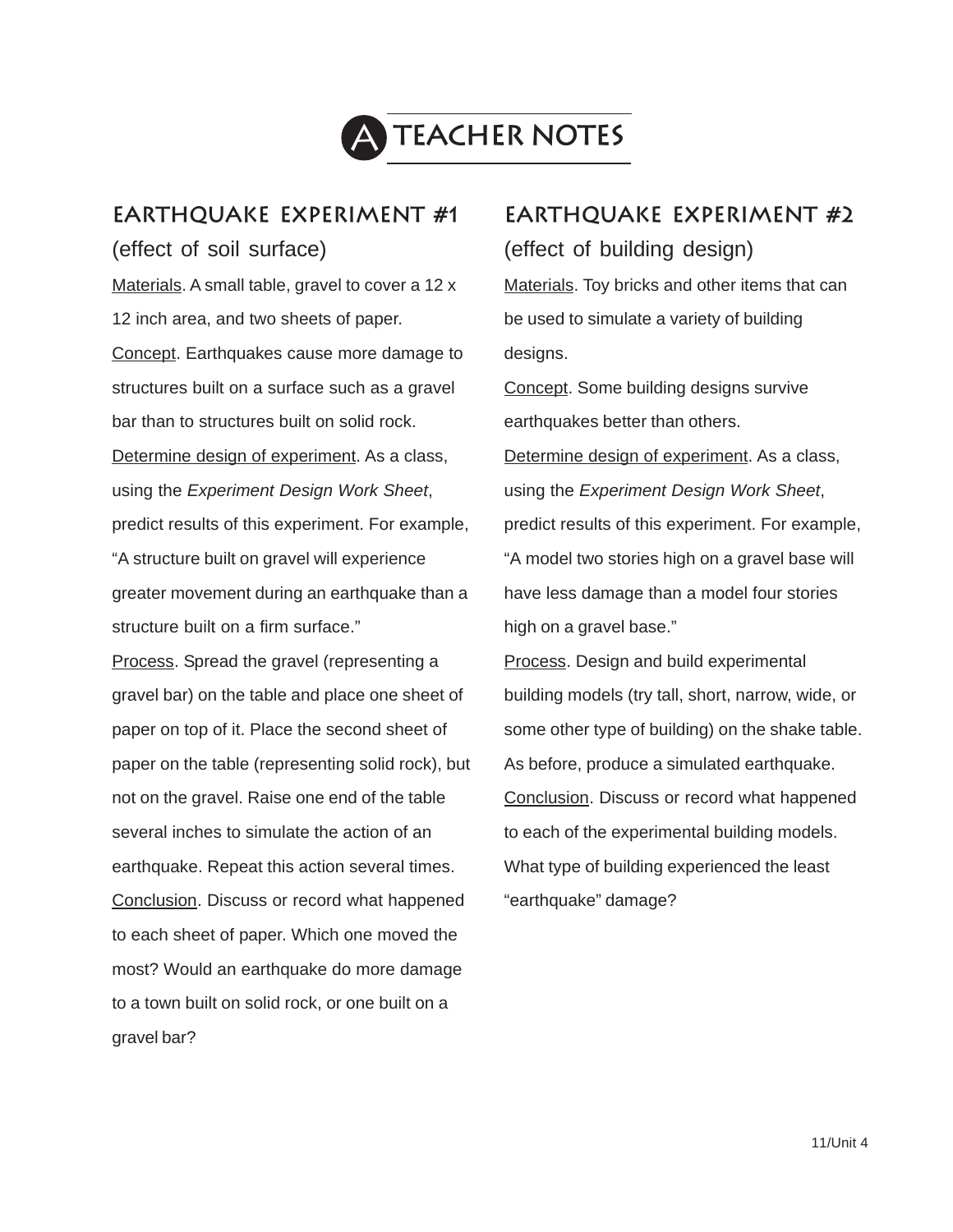

# **tsunami preparedness**

Oregon is at risk for a major earthquake and resulting tsunami waves.

If your school is in a coastal community, this lesson should be taught in addition to the earthquake lesson. The lesson's focus is practical: brochures have been developed for specific Oregon coastal communities. The brochures detail areas at-risk from tsunami waves, evacuation routes and instructions for planning. The brochures are available for download from the Web. The communities with available brochures and the Web address are listed within the lesson.

If the class asks how tsunami waves can grow so BIG, the graphic on this page can help explain the phenomenon.

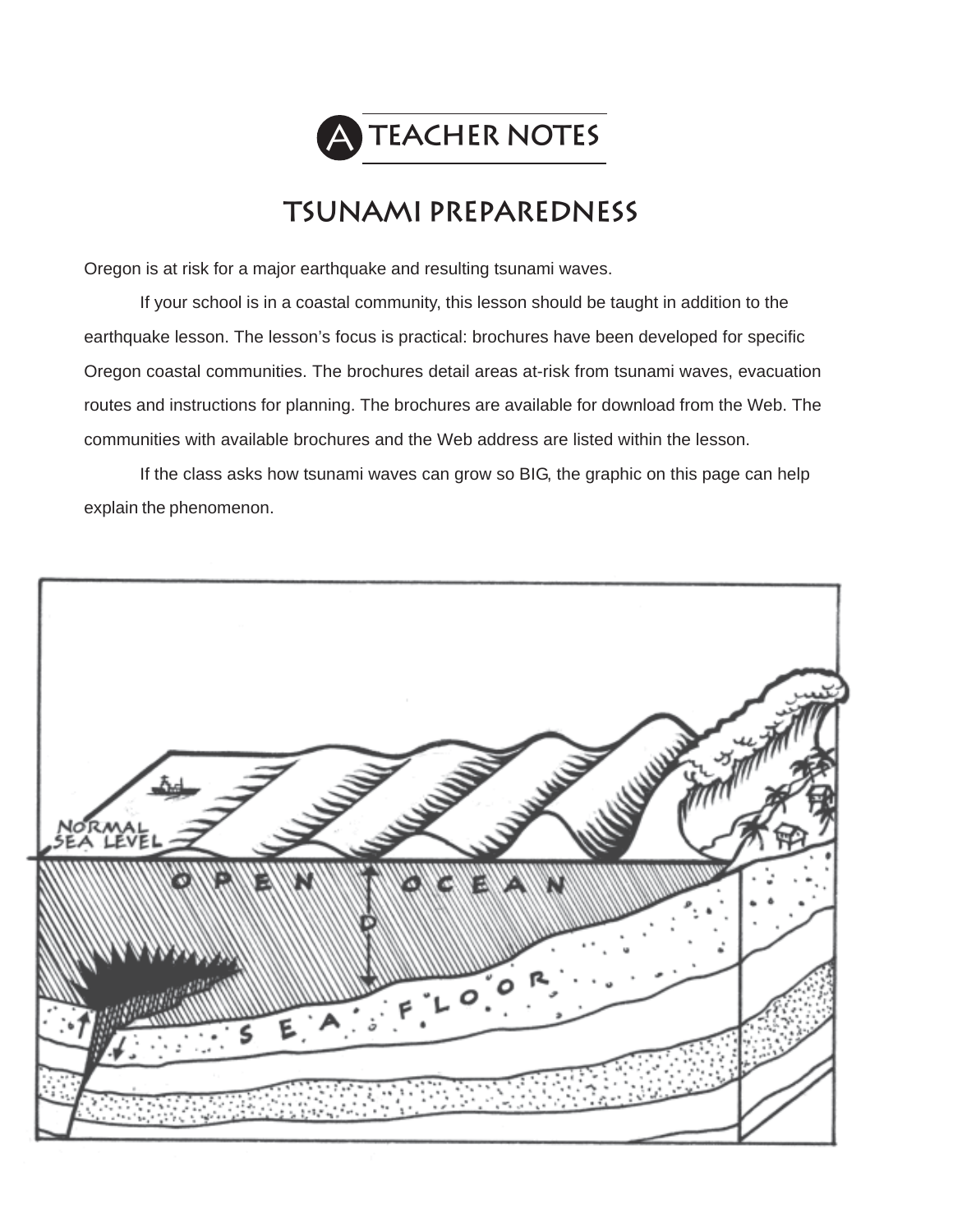

# **wildland urban interface**

The Wildland Urban Interface is the area where structures and other human development meet or intermingle with wildland or vegetative fuels. As more people have moved into wildland interface areas, the number of large wildfires impacting homes has escalated dramatically. Many homes are located in interface areas with little or no structural fire protection. Seventy percent of Oregon's wildland fires result from human activity. The remaining thirty percent result from lightning, occurring most frequently in eastern and southern Oregon. People who live in these areas should take extra precautions to limit the effects of any nearby wildland fire that might occur.

**Wildland fires in Oregon** Wildland fires in Oregon are a common and widespread natural hazard. The state has a long and extensive history of wildfire. Significant portions of Oregon's wildlands and areas adjacent to rural communities, especially in central and eastern Oregon, are dominated by ecosystems dependent upon fire for their health and survival. Over 41 million acres (more than 64,000 square miles) of forest and rangeland in Oregon are susceptible to wildfire. In addition, significant agricultural areas of the Willamette Valley, north and central, and northeastern Oregon grow crops, such as wheat, that are prone to wildfire damage. Communities near these ecosystems are also at risk. According to a listing in the 2001 Federal Register, 367 Oregon communities are at risk of damage from wildfire.

**Wildfire's benefits** Wildfires have been a feaure of the Oregon landscape for thousands of years. The early fires resulted from lightning and the practices of Native Americans. The Blue Mountains, in northeastern Oregon, were so named by early immigrants, due to the existence of a perpetual smoke-caused haze that lingered over the region. Between 1840 and 1900, wildland fires burned at least two million acres of forestland in western Oregon. It is believed that settlers caused many of these fires.

Fire is a critical component of forest and rangeland ecosystems found in all portions of the state. Many of these ecosystems are dependent upon the existence of fire, or on a viable substitute, for their continued existence. Even the western Oregon forests, in the "wet"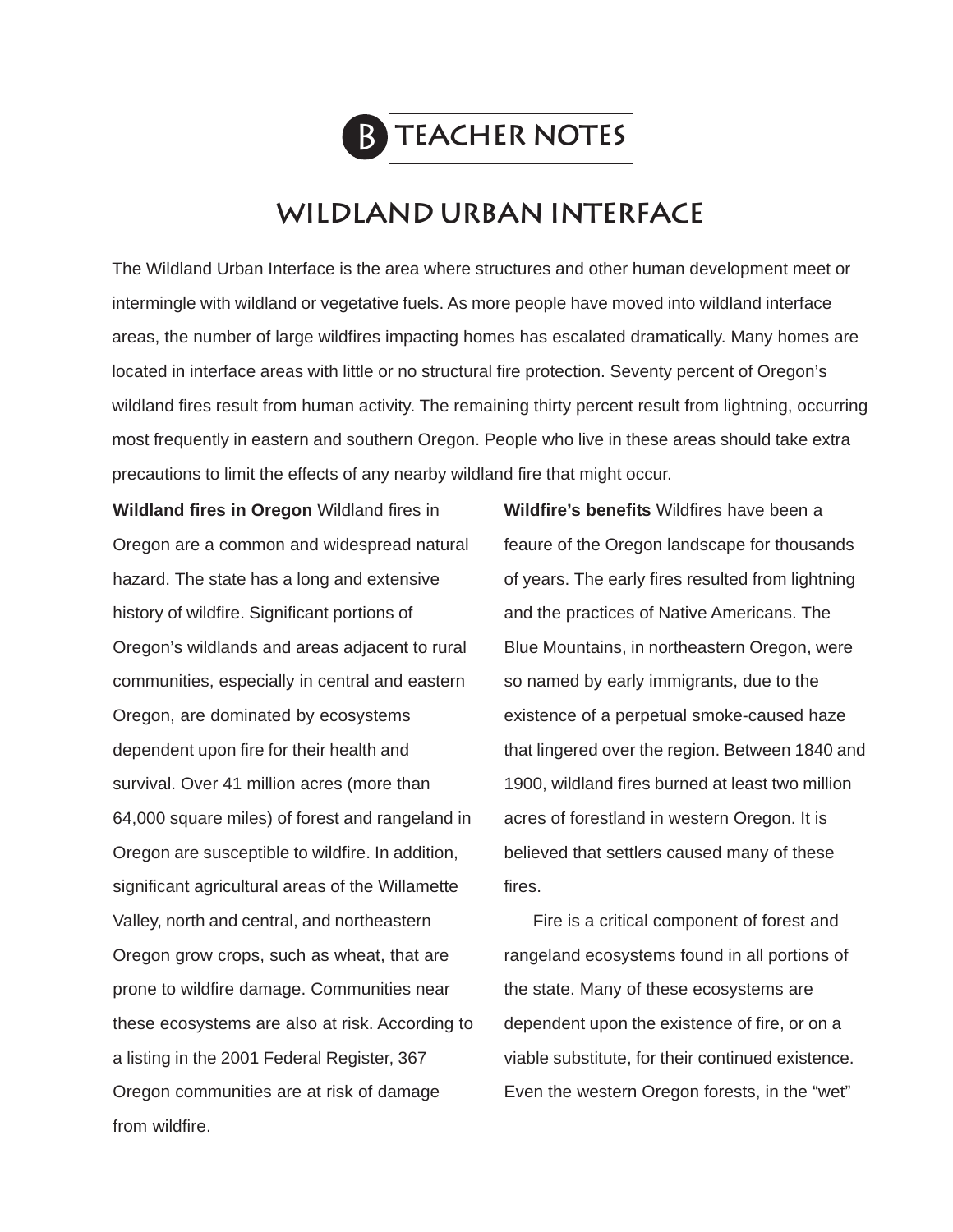

portion of the state, depend upon fire.

New factors are now influencing the occurrence and severity of wildfires. These factors include poor forest health, abnormally high amounts of vegetation arising from a century of aggressive fire exclusion, and longterm changes in weather patterns.

#### **Negative effects of wildfires**

- Increased risk of landslides and erosion are secondary hazards associated with wildfires that occur on steep slopes.
- Wildfires can also impact water quality.
- Wildfire smoke may have adverse effects on air quality health standards and visibility.

#### **History of wildfire suppression in Oregon**

Following the establishment of the U.S. Forest Service (1905) and the Oregon Department of Forestry (1911), an aggressive and coordinated system of fire prevention and suppression emerged.

In the early 1970s, an increasing number of wildland fires affected or involved homes. Suburban growth continued through the 1980s, and by the early 1990s frequent and destructive wildland interface fires had become a major concern in Oregon. In the 1990s, about 100 structures burned in wildland fires. Thousands

more were threatened, and losses and suppression costs skyrocketed.

In 1997, in response to the increasing number of wildfires in the state, the Legislature passed Senate Bill 360, the Oregon Forestland-Urban Interface Protection Act. The Act recognized that property "owners in the interface have a basic responsibility to share in a complete and coordinated protection system." Significant efforts have been made to increase voluntary landowner participation through aggressive awareness campaigns, such as FireFree, Project Impact, Firewise, and by locally created and funded programs. **Protecting your home from wildfire**

It's up to you!

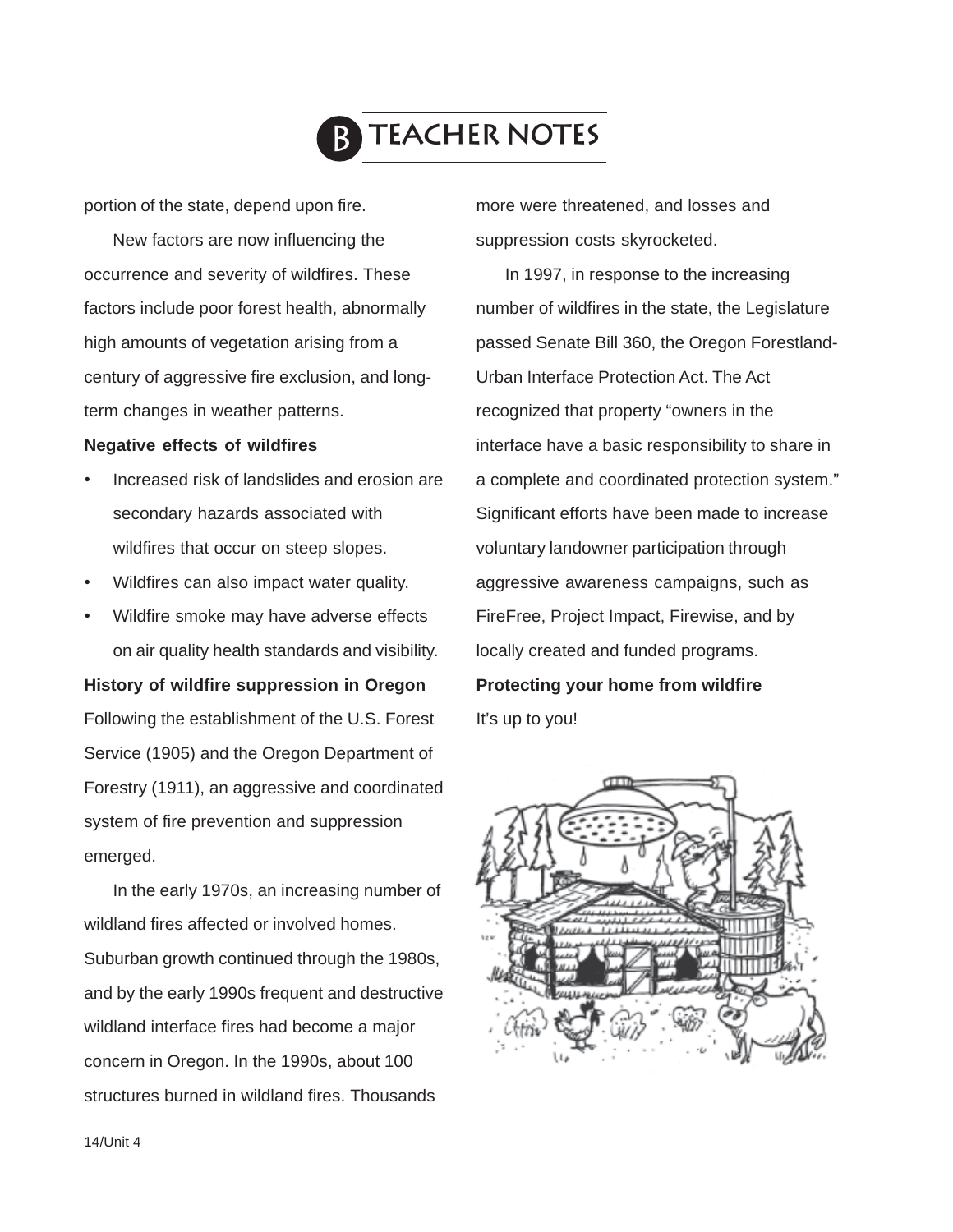

# **Community Emergency Response TEam**

## **What is a CERT?**

A CERT (Community Emergency Response Team) is composed of community volunteers who are trained to assist safety personnel and city staff in the event of a major disaster. CERT members acquire skills that are useful at home, in the neighborhood, at school, in the workplace, and in the community at large.

# **What training do CERT members receive?**

CERT volunteers receive classroom training and participate in simulation exercises to prepare them for their roles.They are trained in skills that are critical in the first few hours of a disaster when professional responders may not be immediately available to help—skills such as first aid, light search and rescue and minor fire suppression. The training is usually delivered by the local police or fire department or the emergency management agency.

# **Can someone under age 18 participate?**

The local CERT decides about the age of CERT participants. A youth under age eighteen should be accompanied by a parent or have their permission to attend. Some communities

specifically encourage youths to participate and the CERT training relates well to disaster preparedness training given to Girl and Boy Scouts and similar youth organizations.

# **how do CERT volunteers benefit the community?**

The disaster preparedness skills that CERT volunteers receive benefit the entire community. In the event of a disaster that overwhelms professional responder capabilities, the support from CERT members is critical until help arrives. When professional help does arrive, CERT members assist emergency responders and provide information to them. CERT members may also assist with non-emergency projects that improve the safety of the community.

Note: If there is a CERT team in your community, you may wish to have a team member make a class presentation.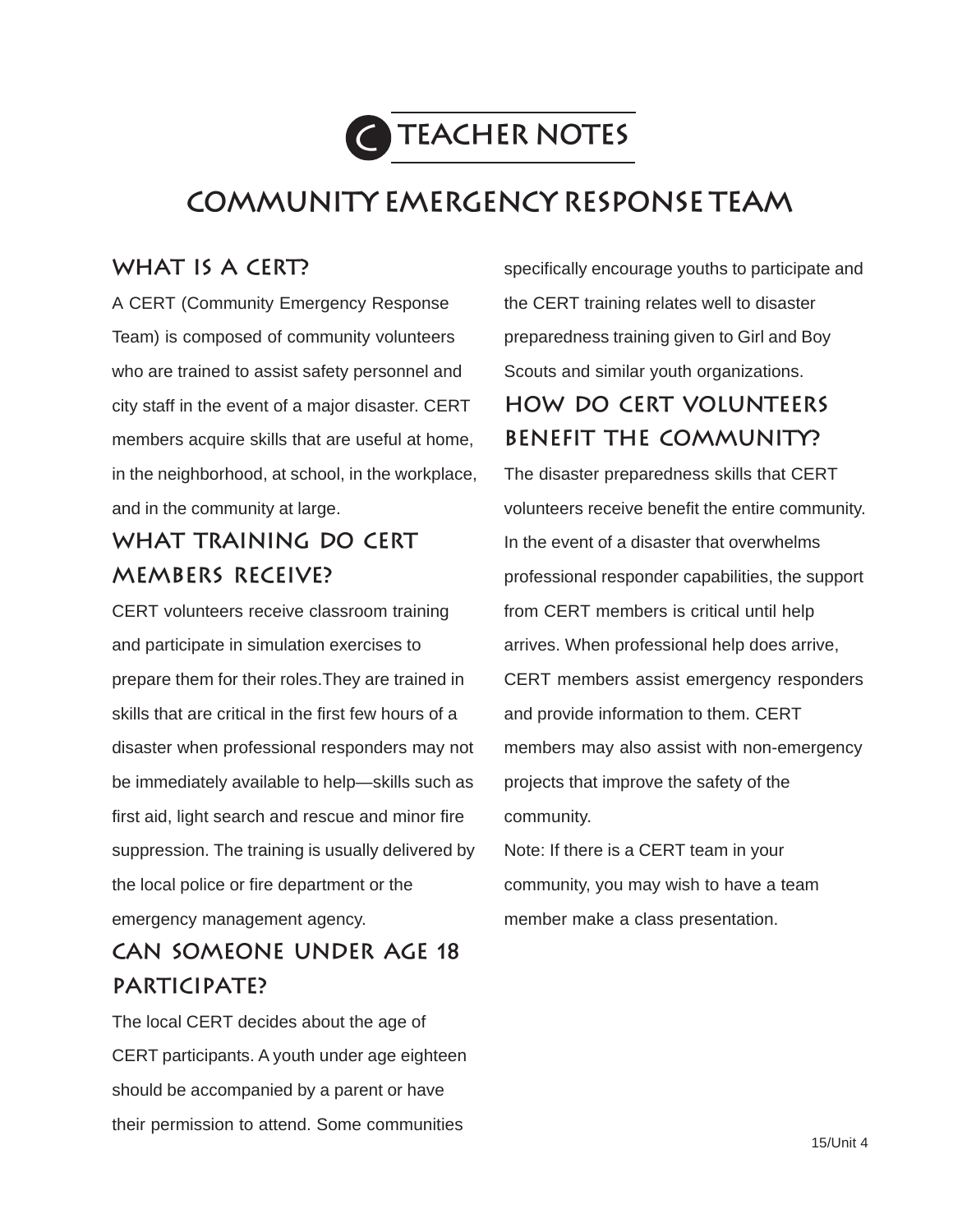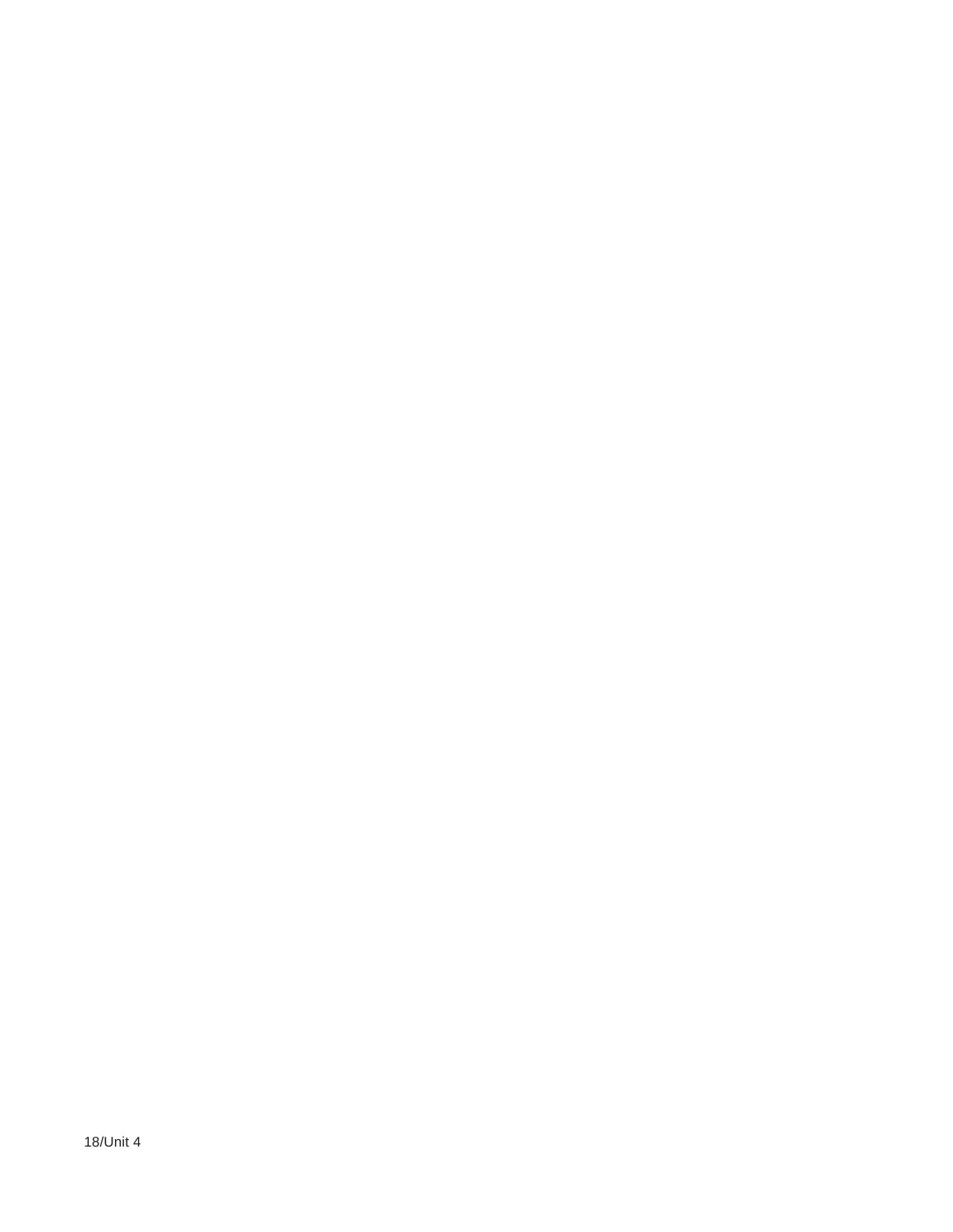

**Problem**: What factors determine earthquake damage?

| <b>Background:</b> |                 |                 |                |
|--------------------|-----------------|-----------------|----------------|
|                    |                 |                 |                |
|                    |                 |                 |                |
|                    |                 |                 |                |
|                    |                 |                 |                |
|                    |                 |                 |                |
|                    |                 |                 |                |
|                    |                 |                 |                |
|                    |                 |                 |                |
|                    |                 |                 |                |
|                    |                 |                 |                |
|                    |                 |                 |                |
|                    |                 |                 |                |
|                    |                 |                 |                |
|                    |                 |                 |                |
|                    |                 |                 |                |
|                    |                 |                 |                |
|                    |                 |                 |                |
|                    |                 | observations    | mercalli score |
|                    | type of surface | building design |                |

## **Conclusion or Results**:

- 1. Summarize your team's results.
- 2. How did your prediction compare to your results?
- 3. Answer the problem question.

#### **Analysis**:

What kind of building would you build and on what type of subsoil to withstand an earthquake?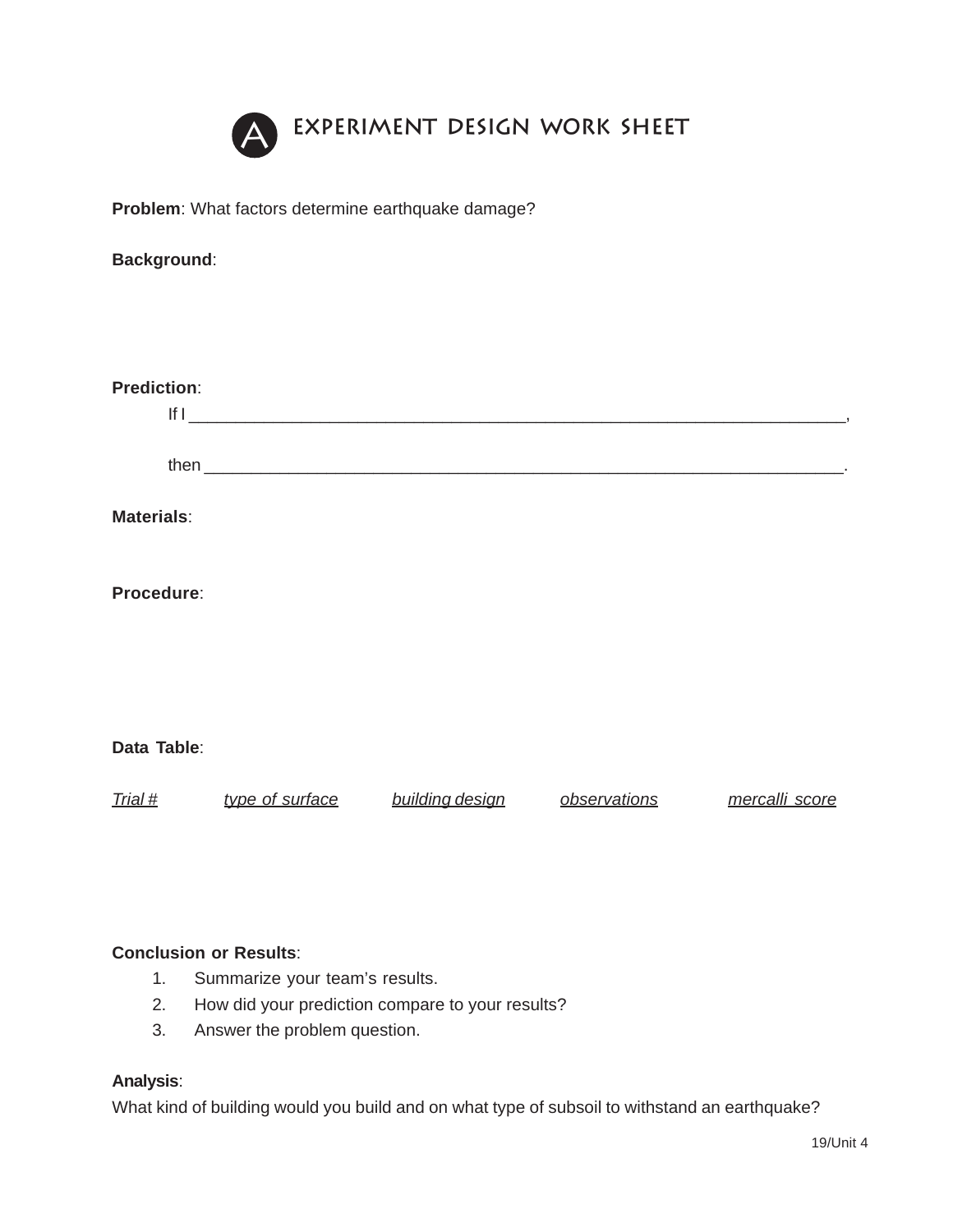

Underground shock waves from an earthquake are measured by seismologists (scientists who study earthquakes) with a device called a seismometer. The results are displayed in the Richter scale. Every whole value on the Richter scale is equal to about 33 times the value below it. For example, an earthquake measured at 6 on the Richter scale is about 33 times more powerful than one at Richter 5. The Mercalli scale rates the effects of an earthquake above ground.

| MERCALLI<br>1  | <b>EFFECTS</b><br>Detectable only by seismometers.                                          | <b>RICHTER</b><br>$0 - 2.9$ |
|----------------|---------------------------------------------------------------------------------------------|-----------------------------|
| $\overline{2}$ | Only a few people on upper floors notice.                                                   | $3 - 3.4$                   |
| 3              | Like a heavy truck passing by, hanging lights<br>may swing.                                 | $3 - 5.4$                   |
| $\overline{4}$ | Windows and dishes rattle. Like a heavy<br>truck crashing into a building.                  | $4.1 - 4.4$                 |
| 5              | Almost everyone notices. Sleepers wake up.<br>Small objects move and drinks spill.          | $4.5 - 4.8$                 |
| 6              | Many people frightened and run outdoors.<br>Heavy furniture moves. Pictures fall off walls. | $4.9 - 5.4$                 |
| $\overline{7}$ | Walls crack. Tiles and bricks fall from buildings<br>Difficult to stand up.                 | $5.5 - 6$                   |
| 8              | Chimneys and some weaker buildings collapse. 6.1 - 6.5                                      |                             |
| 9              | Well-built houses collapse. Underground pipes<br>damaged. Cracks open in ground.            | $6.6 - 7$                   |
| 10             | Landslides. Railroad tracks buckle. Rivers<br>overflow. Many stone buildings collapse.      | $7.1 - 7.3$                 |
| 11             | Most buildings destroyed. Large cracks in<br>ground. Bridges destroyed.                     | $7.4 - 8.1$                 |
| 12             | Ground moves in waves. Total destruction.                                                   | $8.2+$                      |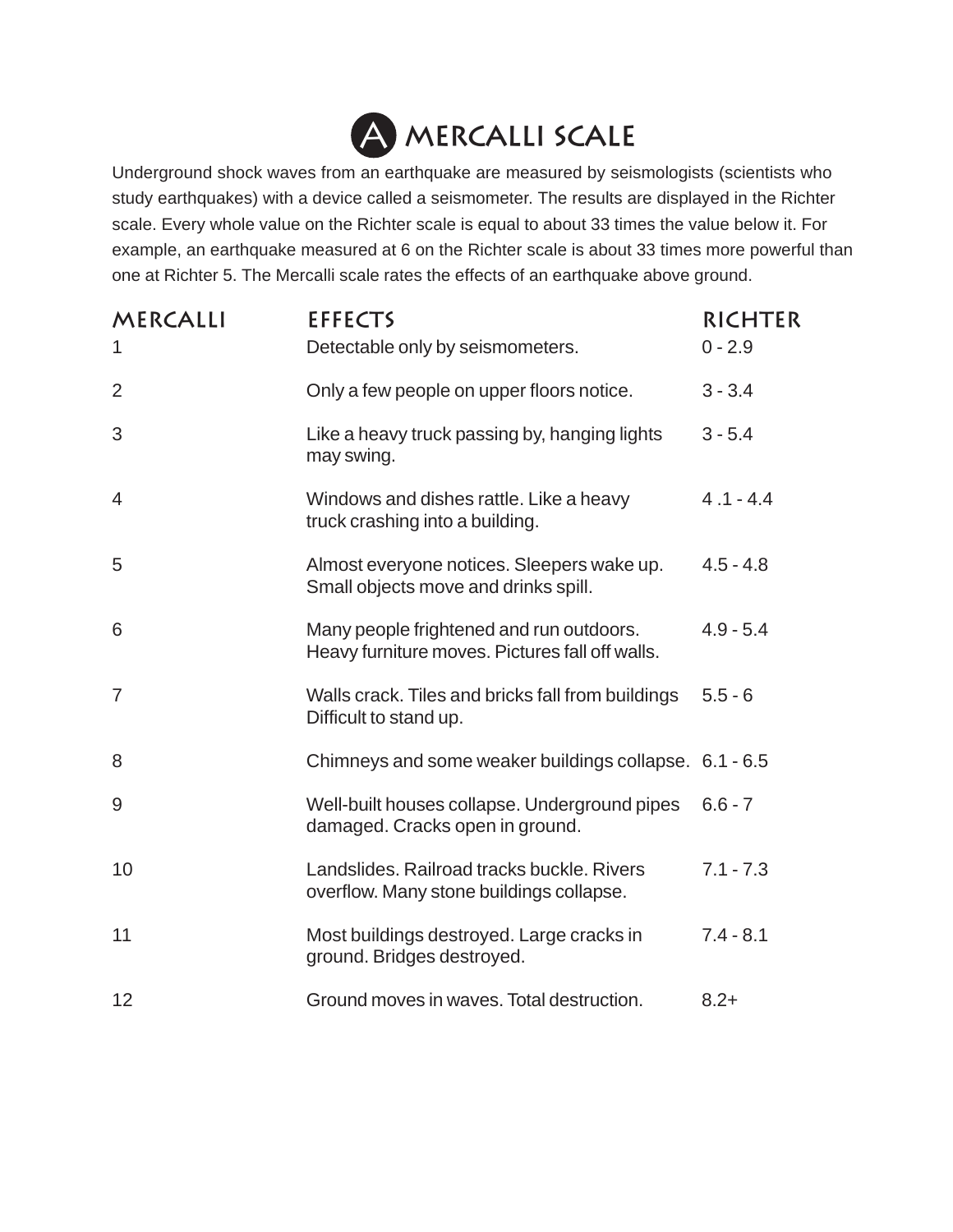

**Basics** These items might be needed at home or for an evacuation. Keep them in an easy-tocarry container in a convenient place known to all family members.

- A portable, battery-powered radio or television, extra batteries
- Supply of prescription medications (check kit regularly for expiration dates)
- Flashlight, extra batteries
- First aid kit and first aid manual
- Sturdy shoes and gloves
- Credit card and cash
- Personal identification
- An extra set of car keys
- Matches in a waterproof container
- Map of area (for identifying evacuation routes, shelter locations)
- Special needs, for example, diapers or formula, copies of prescriptions, hearing aid batteries, spare wheelchair battery, spare eyeglasses, or other physical needs
- Pet supplies

## **Evacuation and/or Home Supplies**

- Disaster Kit Basics (listed above)
- Three gallons of water per person per day
- Three-day supply of nonperishable food
- Kitchen accessories: manual can opener; disposable plates, cups and utensils, and basic food seasonings
- One complete change of clothing/footwear for each person
- Blankets or sleeping bags for each family member
- Sanitation and hygiene items
- Entertainment: books or games
- Tools and other implements: paper, pen or pencil; heavy gloves; pliers, wrench, pry bar; axe, shovel, broom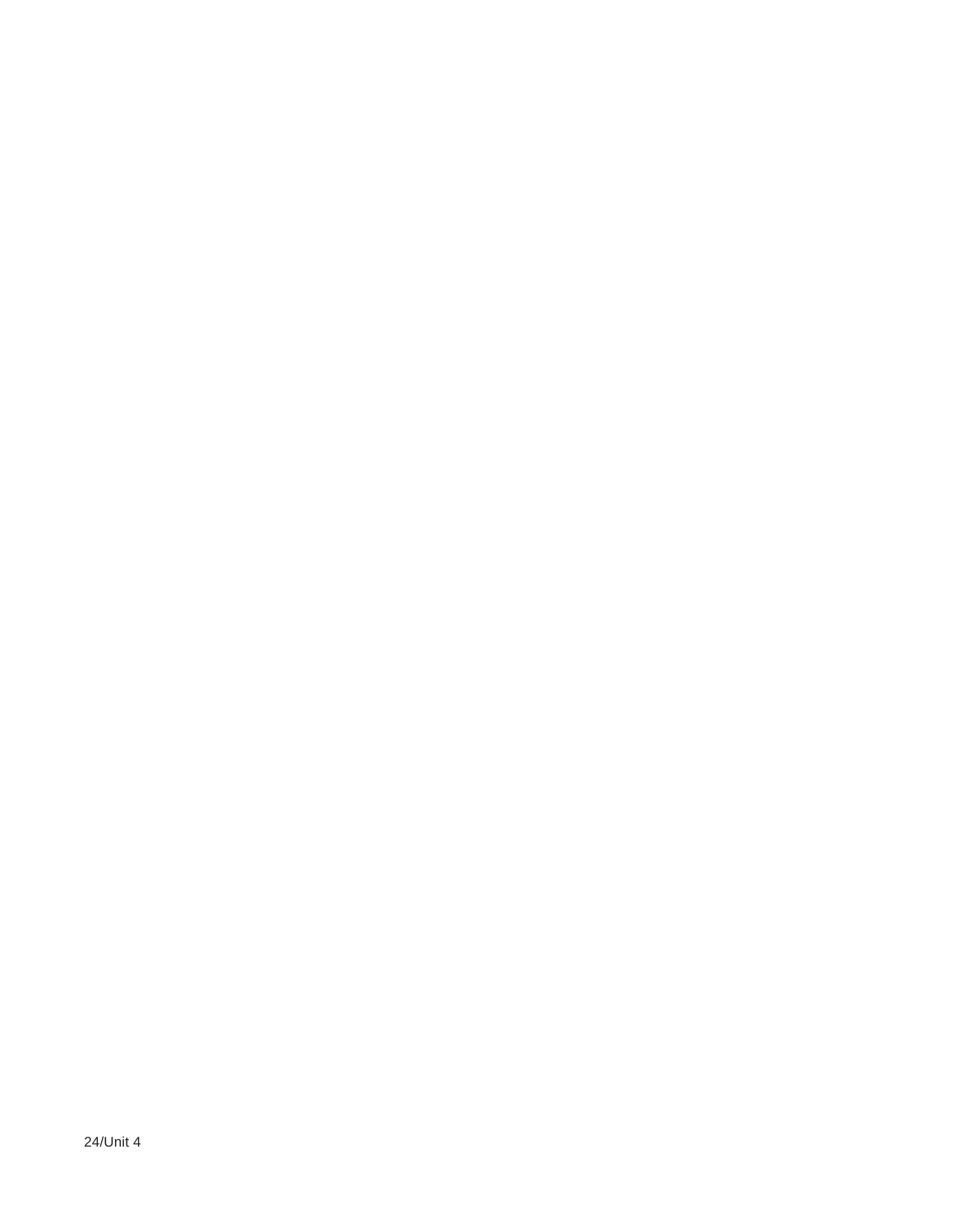

The house you are evaluating is situated in an area of uncontrolled urban growth that borders on an area of uncontrolled vegetative growth. People who live in these areas should take extra precautions to limit the effects of any nearby wildland fire that might occur.

As the local Fire Marshal team, you have been called in to evaluate the safety of a house and its property. The owner has left so that you can conduct your inspection.

What will you recommend?

# Procedure

- 1) Identify and number all the areas of increased risk in this house and surrounding property. Be sure to consider changes that may mean adding or taking something away from the property that is not currently pictured.
- 2) In the space below, write down the reasons you believe each numbered area is at risk.

#### **Risk Assessment Form**

**Date: \_\_\_\_\_\_\_\_\_\_\_\_\_\_\_\_\_**

**Areas of Increased Risk:**

**Submitted by the following Fire Marshal team:**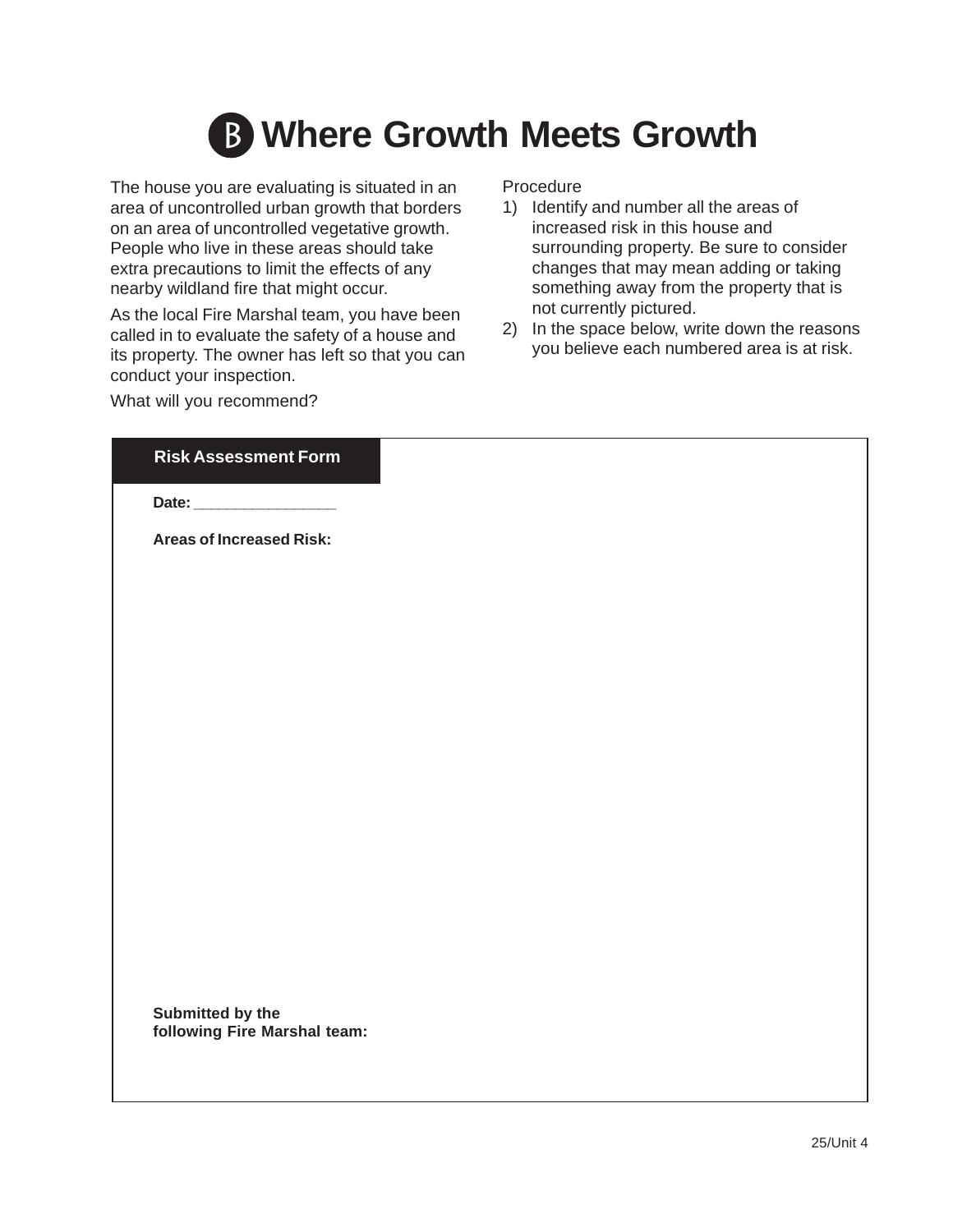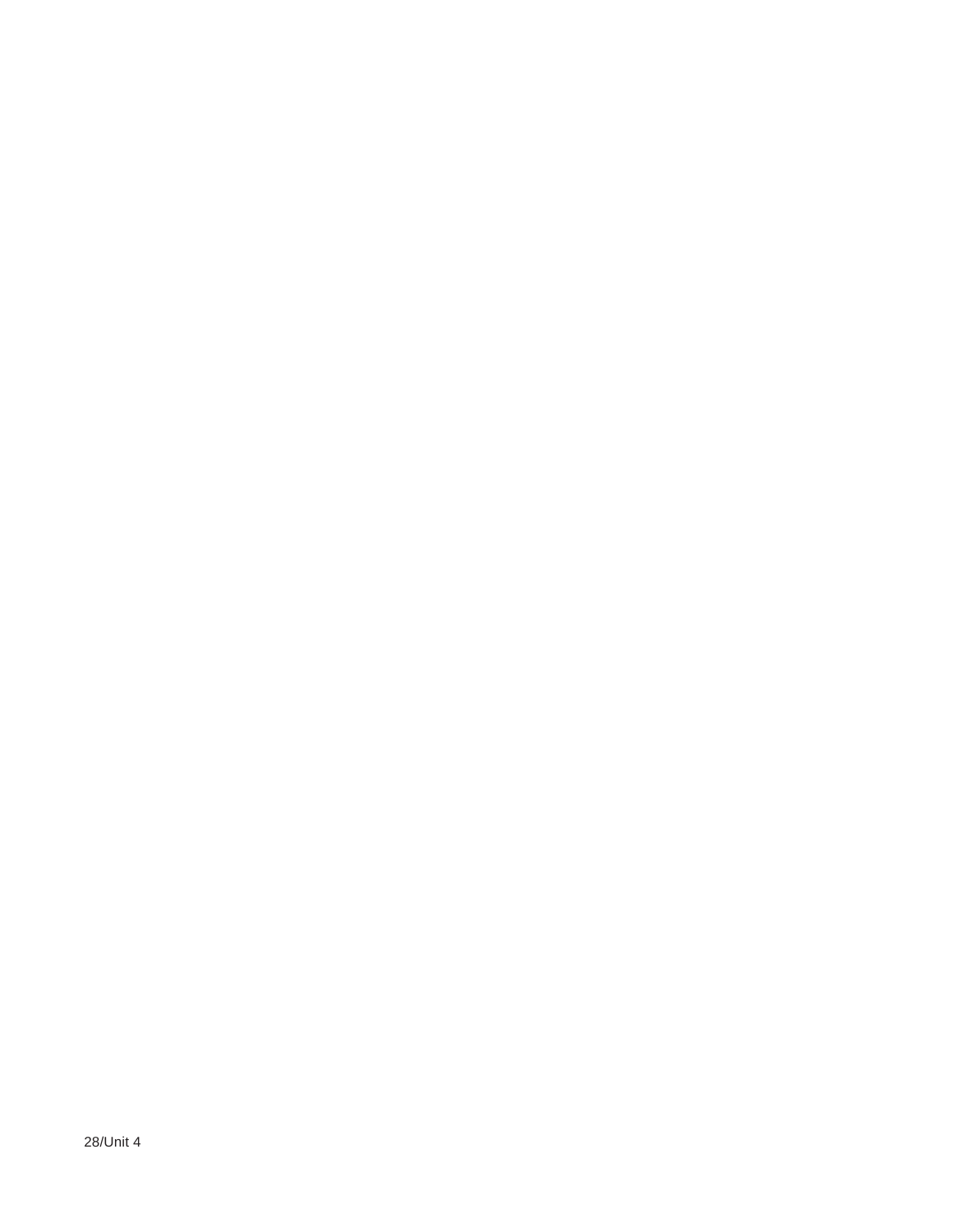

**The following are some measures that can be taken to protect a house from wildland fire.**



- 1. Remove leaves and rubbish under doghouse and any other structures.
- 2. Stack firewood at least 100 feet away and uphill from the house.
- 3. Water and mow grass regularly to keep it green and less flammable.
- 4. Rake flammable vegetation such as dead leaves, limbs, branches, twigs and grass clippings.
- 5. Have power company clear branches from lines.
- 6. Prune tree branches within 15 feet of a chimney outlet.
- 7. Clean chimneys at least once a year.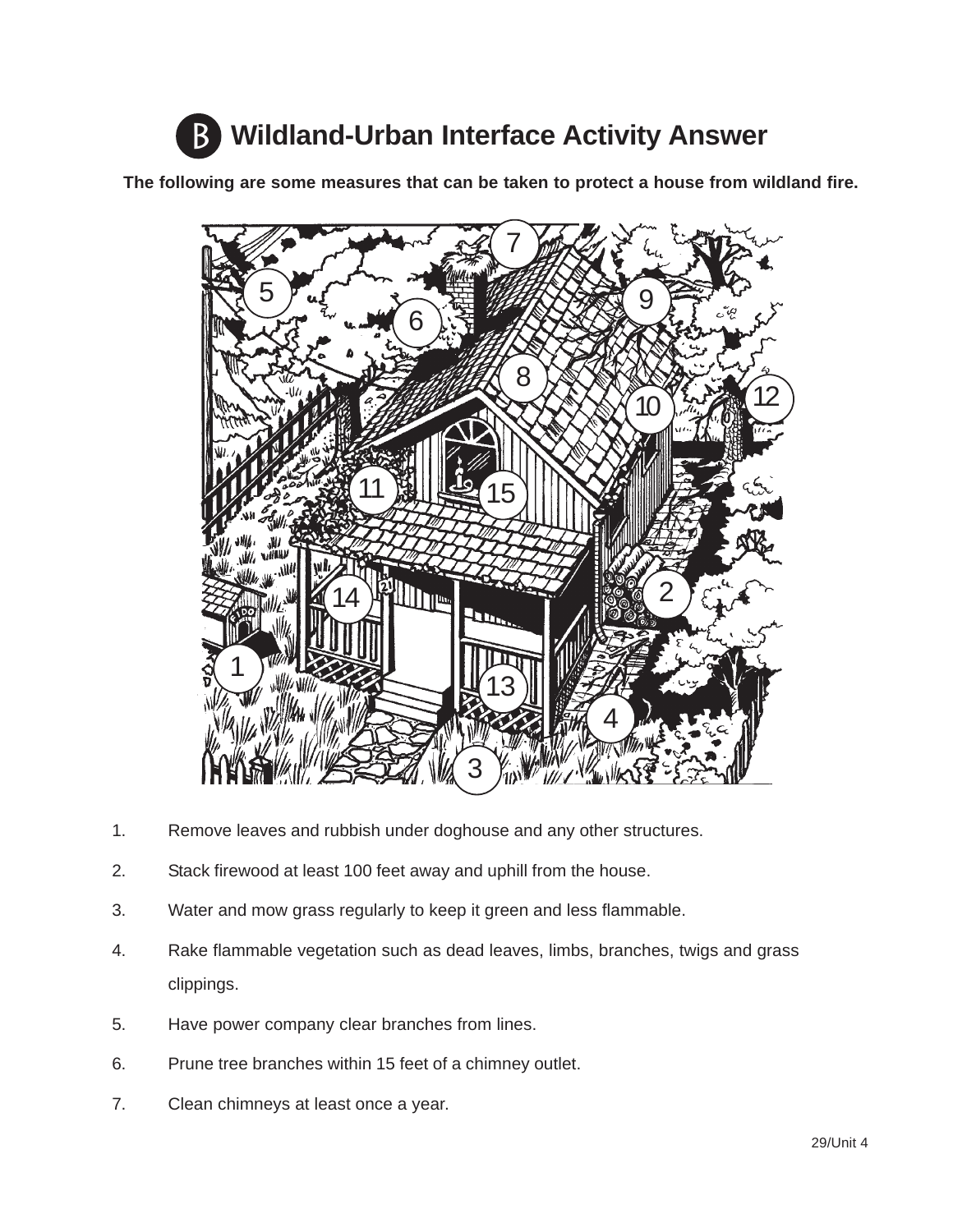- 8. Make sure roof uses fire-resistant materials such as asphalt, fiberglass, concrete tile, clay tile or metal.
- 9. Remove dead branches that extend over the rooftop.
- 10. Clean gutters regularly.
- 11. Remove vines from exterior walls.
- 12. Arrange trees so that there are gaps in the canopy.
- 13. Any part of property that includes wood, such as fence, latticework, or facing should be changed. Alternatives include a stone fence, brick or concrete as porch front and, concrete or clay tiles on the house dormer.
- 14. Address should be clearly posted for firefighters to see.
- 15. Never leave a flame burning unattended.

#### **Additional measures**

- a) Situate the house on flat land; the steeper the slope, the faster the fire will move up it.
- b) Make sure there is open access for firefighters to reach the property.
- c) Plant fire-resistant shrubs and vegetation.
- d) Add an independent water supply.
- e) Add a swimming pool.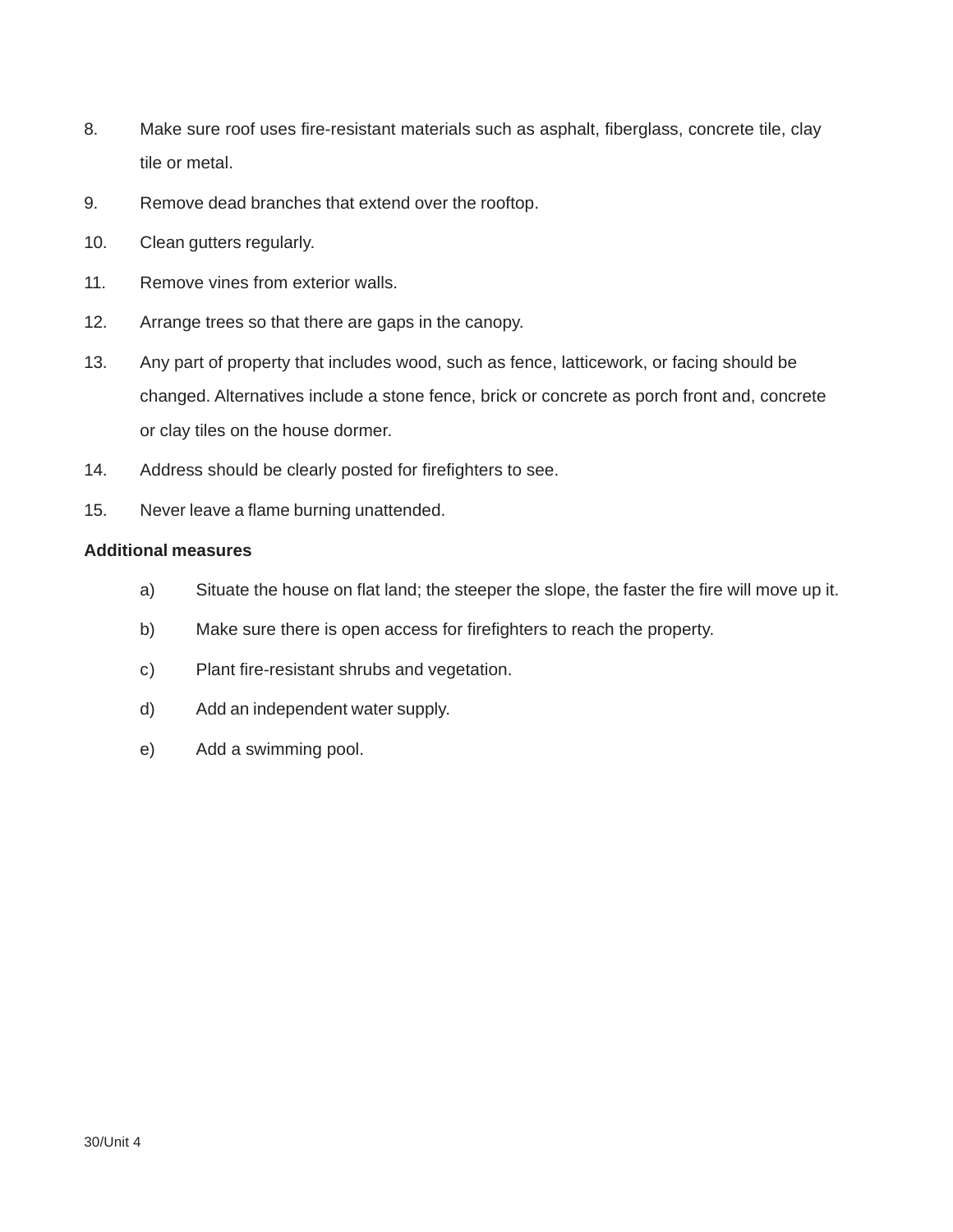

**Introduction**. A disaster has occurred in your community. You are trained members of the local CERT team. Simulating a disastrous situation will prepare you to respond appropriately in the event of an emergency.

**What situation is confronting your CERT?**

**What actions will be taken by the CERT before professional responders arrive on the scene?**

**Which professional responders will respond to the emergency and what will their roles be?**

**What role will the CERT play after the professional responders arrive?**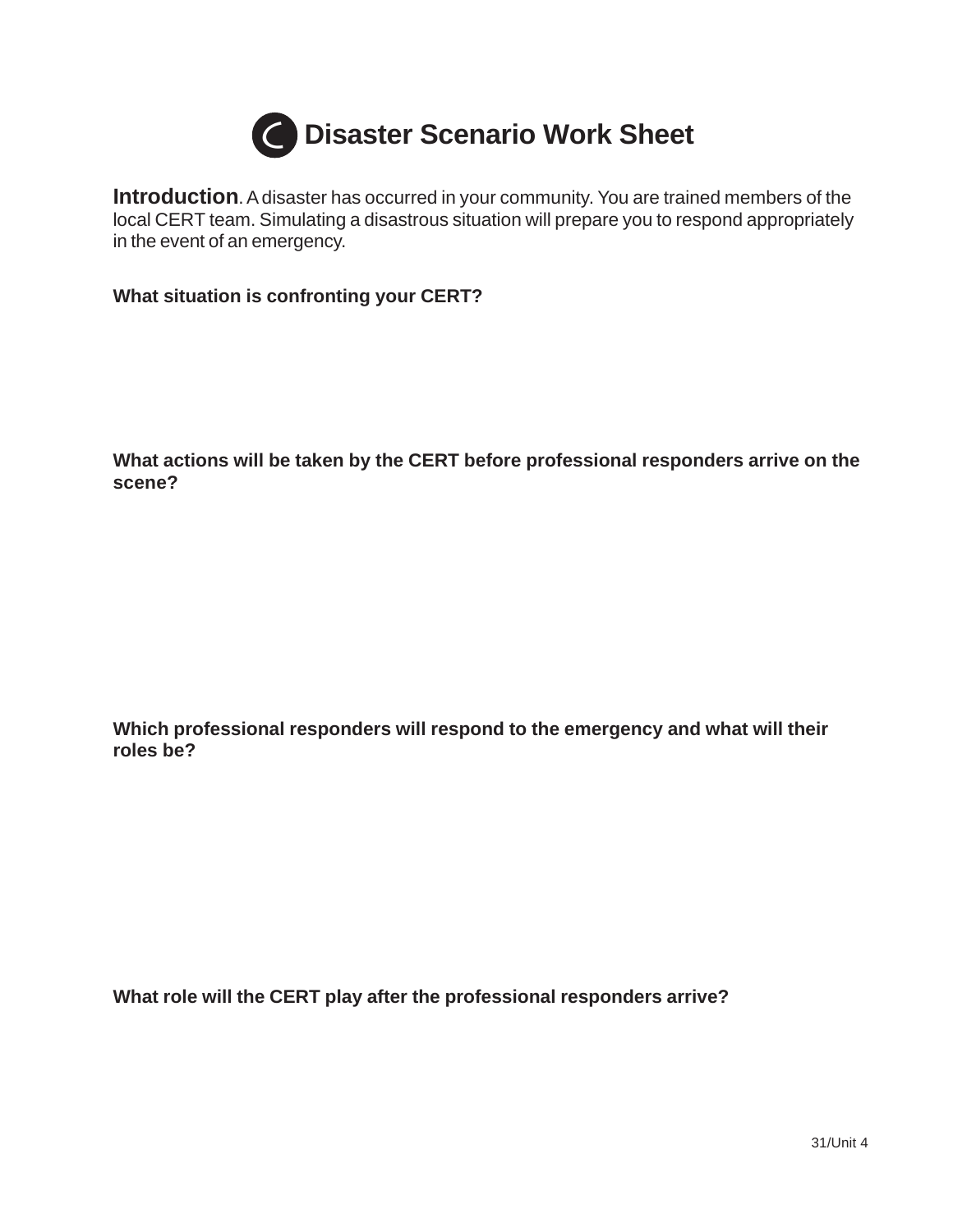

# **DISASTER ROLE INFORMATION PANELS**

#### LAW ENFORCEMENT - Sheriff's Office

- Maintenance of law and order
- **Security** 
	- o Crowd control
	- o Traffic control
	- o Maintaining security of restricted areas
- **Evacuation**
- Search & Rescue

#### MEDICAL / HEALTH SERVICES

- Identify health hazards
- Coordinate to provide food and water
- · Inspect emergency shelters and feeding areas
- Coordinate among hospitals/health care facilities to ensure continuity of care
- · Coordinate with Medical Examiner and Funeral Director to identify and dispose of the deceased
- Provide emergency counseling

#### EMERGENCY OPERATION CENTER

- Identify system of communication capable of reaching all areas to ensure clear communication
- Develop and maintain emergency alert system
- Receive and disseminate emergency and warning information

#### FIRE DEPARTMENT

- Fire suppression
- Rescue operations including urban search and rescue
- First responders to incidents involving hazardous material
- First responders to initiate medical field treatment
- · Inspect all areas for fire hazards

#### COUNTY PUBLIC WORKS

- · Inspect bridges
- Clear debris
- Support police and fire rescue efforts and traffic control measures
- Coordinate transportation resources
- Restore public facilities, roads and bridges
- Barricading of hazardous areas

#### RED CROSS

- · Provide food, shelter and first aid
- · Reunite families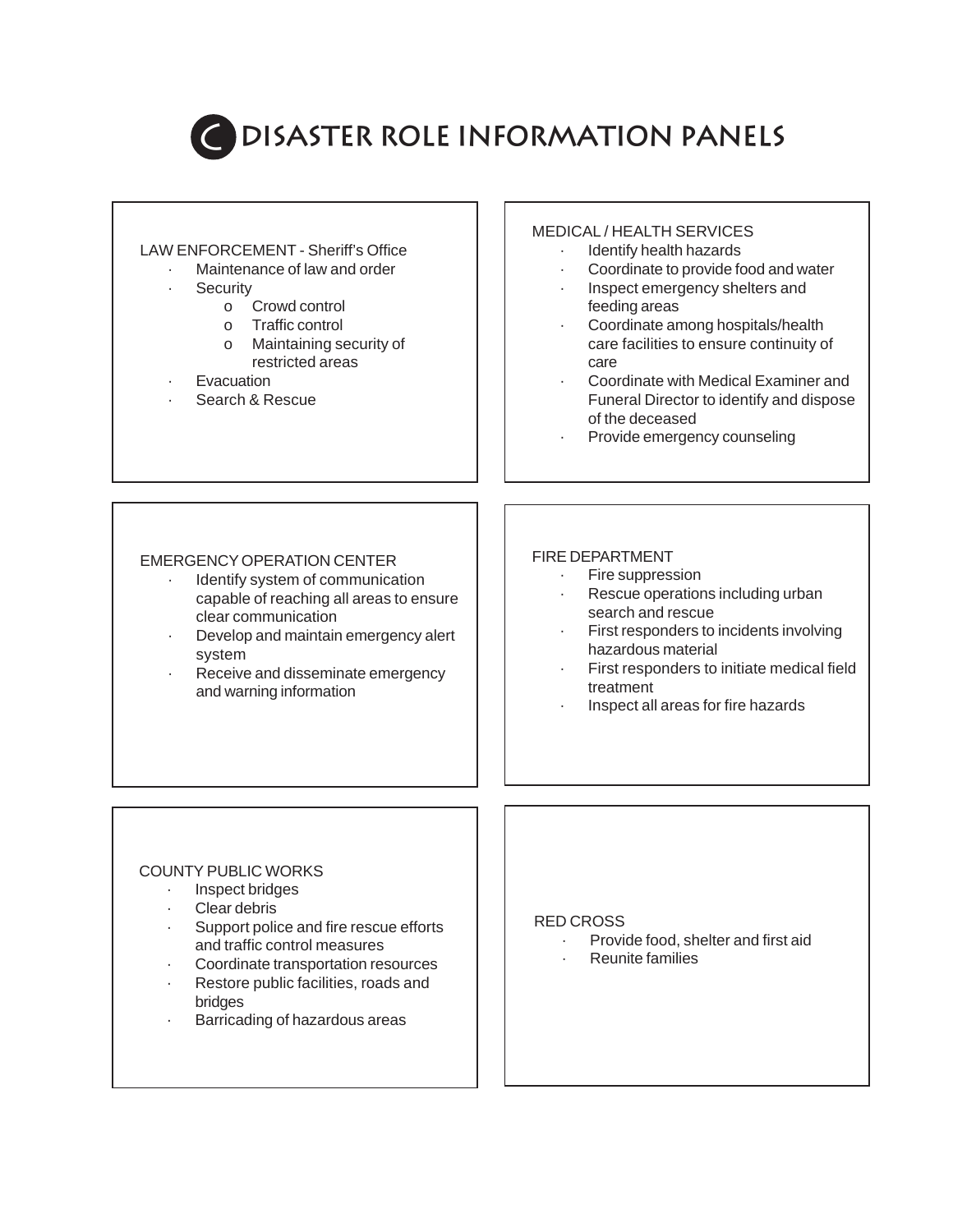#### COMMUNITY EMERGENCY RESPONSE TEAM (CERT)

- · Disaster preparedness
	- o Home, school and workplace disaster preparedness
- · Fire suppression

Fight a fire with a fire extinguisher ONLY when the following conditions are met:

- The fire department has been called
- People have left/are leaving the building
- The fire is small and confined

• The extinguisher is the correct type for the fire and is in working order • A safe escape route is behind you as

you fight the fire

• You are trained to use the extinguisher and confident that you can do so

- First aid, medical treatment
	- o Treatment of burns, lacerations, fractures, sprains
	- o Bleeding control
	- o Wound care
	- o Splinting and bandaging
- Search & Rescue
- Public utility control
	- o Shut off of gas, electric and water
- · Recognition of hazardous materials
- Identify fire hazards
- · Establish patient treatment areas
- · Identify construction related hazards
- · Disaster psychology